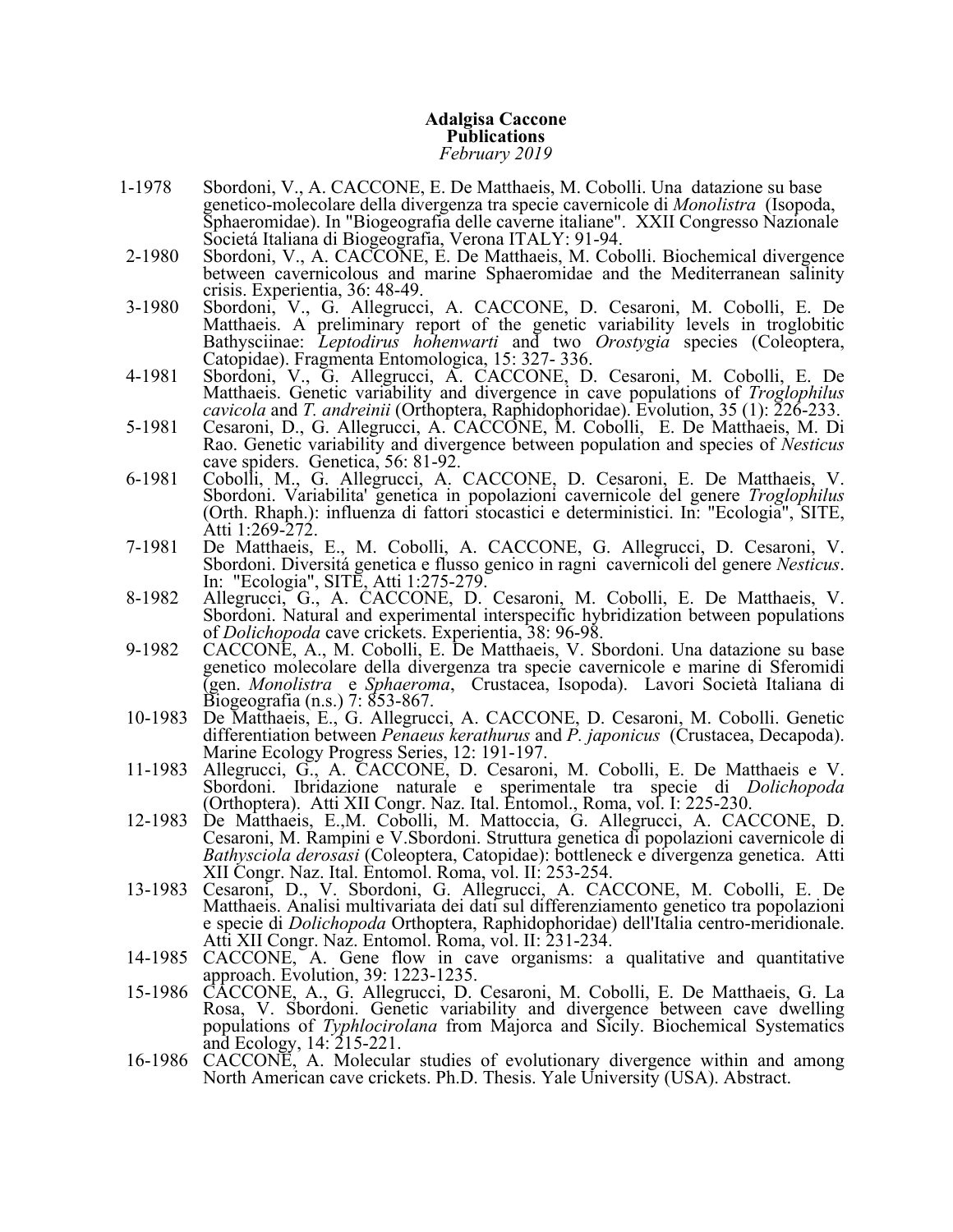- 17-1986 Powell, J.R., A. CACCONE, G. D. Amato and C. Yoon. Rates of nucleotide substitutions in *Drosophila* mitochondrial DNA and nuclear DNA are similar. Proceedings National Academy of Sciences USA (PNAS), 83: 9090-9093.
- 18-1987 CACCONE, A., G. D. Amato and J. R. Powell. Intraspecific DNA divergence in *Drosophila*: a study on parthenogenetic *D. mercatorum*. Molecular Biology and Evolution, 4: 343-350.
- 19-1987 CACCONE, A. and V. Sbordoni. Molecular evolutionary divergence among North American cave crickets. I. Allozyme variation. Evolution, 41: 1198-1214.
- 20-1987 CACCONE, A. and J.R. Powell. Molecular evolutionary divergence among North American cave crickets. II. DNA-DNA hybridization. Evolution, 41: 1215-1238.
- 21-1987 Sbordoni V., G. Allegrucci, A. CACCONE, G. Carchini and D. Cesaroni. Microevolutionary studies in Dolichopodinae cave crickets, pp. 514-540. In "Evolutionary Biology of Orthopteroid Insects", B. Baccetti ed., Horwood Ltd. Publ., Chichester, UK.
- 22-1988 CACCONE A., R. DeSalle and J.R. Powell. Calibration of the change in thermal stability of DNA duplexes and degree of base-pair mismatch. J. of Mol. Evol., 27: 212-216.
- 23-1988 CACCONE A., G.D. Amato and J.R. Powell. Rates and patterns of scnDNA and mtDNA divergence within the *Drosophila melanogaster* subgroup. Genetics, 118:671-683.
- 24-1989 CACCONE A. and J.R. Powell. DNA divergence among hominoids. Evolution, 43 (5):925-942.
- 25-1989 Powell, J.R. and A. CACCONE. Intra- and interspecific genetic variation in *Drosophila*. Genome, 31:233-238.
- 26-1990 Sbordoni, V., A. CACCONE, G. Allegrucci, and D. Cesaroni. Molecular Island Biogeography, p.55-83. In: A. Azzaroli (ed.), " Biogeographical aspects of insularity". Atti dei Convegni Lincei, vol. 85, Accademia Nazionale dei Lincei, Roma, Italy, 841pp.
- 27-1990 Goddard K.A., A. CACCONE, and J.R. Powell. Evolutionary implications of DNA divergence in the *Drosophila obscura* group. Evolution, 44: 1656-1670.
- 28-1990 CACCONE, A., and J.R. Powell. Extreme rates and heterogeneity in Insects DNA evolution. J. of Mol. Evol., 30:273-280.
- 29-1990 Powell, J.R., and A. CACCONE. The TEACL method of DNA-DNA hybridization: Technical Considerations. J. of Molecular Evolution, 30: 267-272.
- 30-1990 CACCONE, A., and J.R. Powell. A protocol for the TEACL method of DNA-DNA hybridization. In: GM Hewitt (ed.) Molecular techniques in taxonomy, NATO ASI Series. Springer, Berlin Heidelberg New York. pp. 385-407.
- 31-1991 Powell, J. R., and A. CACCONE. DNA-DNA hybridization: principles and results. In: G. M. Hewitt (ed.) Molecular techniques in taxonomy, NATO ASI Series. Springer, Berlin Heidelberg New York. pp. 117-130.
- 32-1991 CACCONE, A. Man and molecular phylogeny. Bollettino di Zoologia, 58: 379-384.
- 33-1991Allegrucci, G., A. CACCONE, D. Cesaroni, and V. Sbordoni. Evolutionary divergence in European cave crickets: a comparison of scDNA data with allozymic and morphometric distances. Journal of Evolutionary Biology, 5: 121-148.
- 34-1992 CACCONE, A., J. M. Gleason, and J. R. Powell. Complementary DNA-DNA hybridization in *Drosophila*. J. of Mol. Evol., 34:130-140.
- 35-1992 Sbordoni V., F. Baldari, and A. CACCONE. Tempi relativi e assoluti dell'evoluzione. Contributi Centro Linceo Interdisciplinare B. Segre, Accademia Nazionale dei Lincei, 85: 197-244.
- 36-1993 Powell, J. R., A. CACCONE, J. M. Gleason, and L. Nigro. Rates of DNA evolution in *Drosophila* depend on function and developmental stage of expression. Genetics, 133:291-298.
- 37-1994 CACCONE, A., M. C. Milinkovitch, V. Sbordoni, and J. R. Powell. Molecular biogeography: Calibrating mitochondrial rDNA evolutionary rates in mountain newts (*Euproctus*) using the Corsica-Sardinia microplate disjunction. Journal of Evolutionary Biology 7:227-245.
- 38-1994 Besansky, N. J., J. R. Powell, A. CACCONE, D. M. Hamm, J. M. Scott, and F. H. Collins. Molecular phylogeny of the *Anopheles gambiae* complex suggests genetic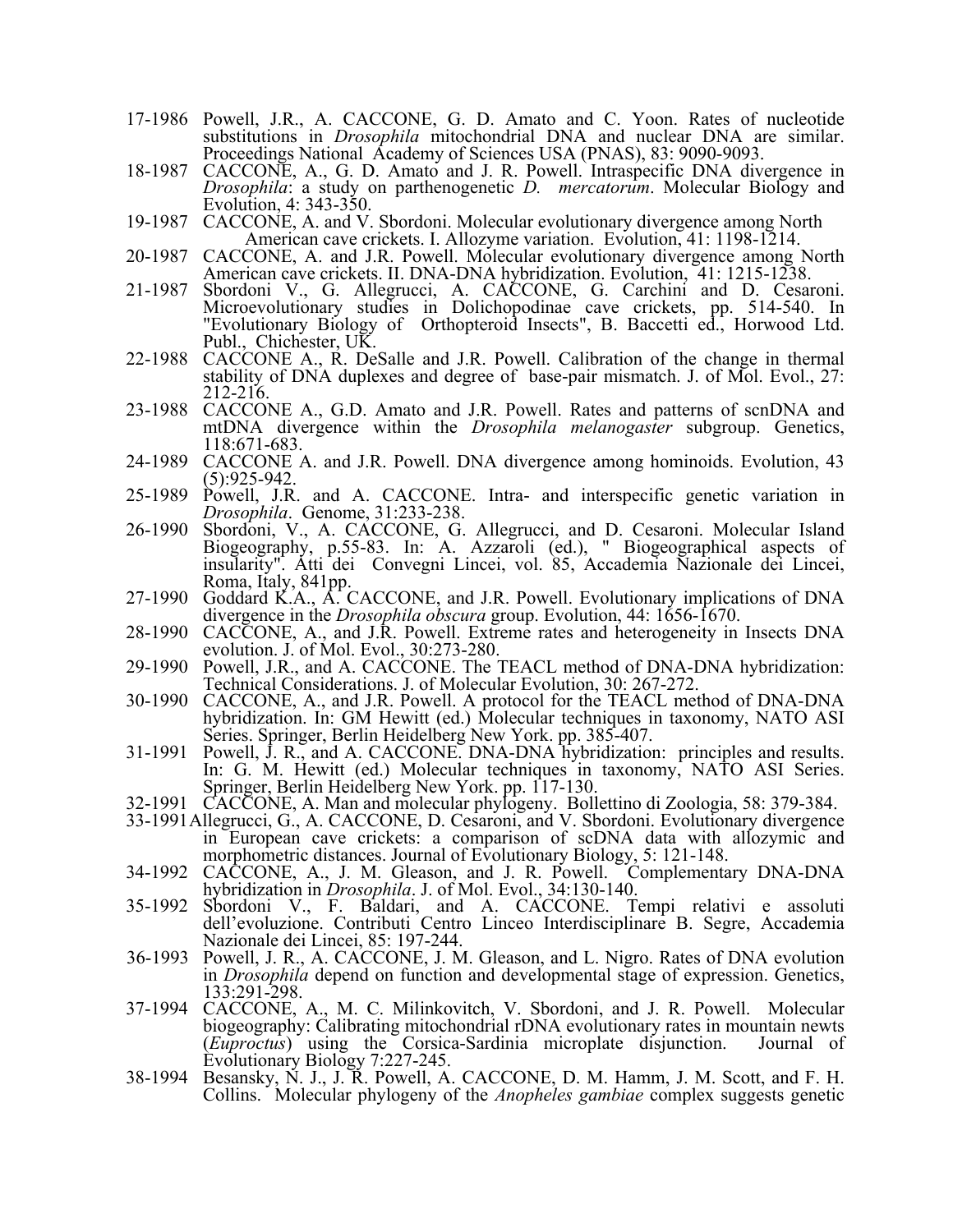introgression between principal malaria vectors. Proceedings National Academy of Sciences (PNAS) USA, 91:6885-6888.

- 39-1995 Allegrucci, G., A. CACCONE, S. Cataudella, J. R. Powell, and V. Sbordoni. Acclimation of the European sea bass to freshwater: Monitoring genetic changes by RAPD polymerase chain reaction to detect DNA polymorphisms. Marine Biology 121:591-599.
- 40-1996 CACCONE, A., B. A. García, and J. R. Powell. Evolution of the mitochondrial DNA control region in the *Anopheles gambiae* complex. Journal of Insect Molecular Biology,5:51-59.
- 41-1996 García, B. A., A. CACCONE, K. Mathiopoulos, and J. R. Powell. Inversion monophyly in African malaria vectors. Genetics 143:1313-1320.
- 42-1996CACCONE A., E. N. Moriyama, J. M. Gleason, L. Nigro, and J.R. Powell. A molecular Phylogeny or the *Drosophila melanogaster* subgroup. Molecular Biology and Evolution 13:1224-1232.
- 43-1997 CACCONE, A., M. Milinkovitch, V. Sbordoni, and J.R. Powell. Phylogeny, biogeography, and molecular rates in European newts (genera *Euproctus* and *Triturus)*, inferred from mitochondrial DNA sequences. Systematic Biology, 46  $(10):126-144.$
- 44-1997 Gleason JH., A. CACCONE, E.N. Moriyama, K.P. White, J.R. Powell. Mitochondrial DNA phylogenies in the *Drosophila obscura* group. Evolution, 51(2):433-440.
- 45-1997 CACCONE A., G. Allegrucci, C. Fortunato, V. Sbordoni. Genetic differentiation within the European sea bass (*Dicentrarchus labrax*) as revealed by RAPD-PCR assays. Journal of Heredity*,* 88 (4)*:* 316-324.
- 46- 1998 CACCONE A., Gi-Sik Min, J.R. Powell. Multiple origins of cytologically identical chromosome inversions in the *Anopheles gambiae* complex. Genetics, 150: 807-814.
- 47-1998 CACCONE A., B.A. García, K. D. Mathioupoulos, Gi-Sik Min, E. N. Moriyama, J.R. Powell. Characterization of the soluble guanylyl cyclase-subunit gene in *Anopheles gambiae* and evidence of *Pegasus-27* transposable element insertion. Insect Molecular Biology, 8 (1): 23-30.
- 48- 1999 CACCONE, A., G. Amato, O. C. Gratry, J. Behler, J.R. Powell. A molecular phylogeny of four endangered Madagascar tortoises based on mtDNA sequences. Molecular Phylogenetics and Evolution, 12: 1-9.
- 49- <sup>1999</sup> Allegrucci G., A. CACCONE, V. Sbordoni. Cytochrome *<sup>b</sup>* sequence divergence in the European Sea Bass (*Dicentrarchus labrax*) and phylogenetic relationships among some Perciformes species. J. of Zool. Syst. and Evol. Res., 37:149-156.
- 50- 1999 CACCONE A, J.P. Gibbs, V. Ketmaier, El. Suatoni, J. R. Powell. Origin and evolutionary relationships of giant Gálapagos tortoises. Proceedings National Academy of Sciences (PNAS) USA, 96: 13223-13228.
- 51- 1999 Powell, J. R., A. CACCONE, V. Petrarca, A. della Torre, and M. Coluzzi. Population structure, speciation, and introgression in the *Anopheles gambiae* complex. Parassitologia 41:101-113.
- 52- 2001 CACCONE A and V. Sbordoni. Molecular biogeography, evolutionary rates, and morphological adaptation to cave life: a case study using Bathysciine beetles and sequence data from the mitochondrial COI gene. Evolution 55(10: 122-130.).
- 53- 2001 Gentile G., M. Slotman, V. Ketmaier, J.R. Powell, and A. CACCONE. Attempts to molecularly distinguish cryptic taxa in *Anopheles gambiae* s.s. Insect Molecular Biology 10 (1): 25-32
- 54- <sup>2002</sup> Gentile, G., A. Della Torre, B. Maegga, J.R. Powell, and A. CACCONE. Genetic differentiation in the African malaria vector, *Anopheles gambiae* s.s., and the problem of taxonomic status. Genetics, 161:1561-1578
- 55- 2002 Palkovacs, E., J. Gerlach, and A. CACCONE. The evolutionary origin of Indian Ocean tortoises (*Dypsochelys*). Molecular Phylogenetics and Evolution, 24: 216- 227.
- 56- 2002 della Torre, A., C. Costantini, N.J. Besansky, A. Caccone, V. Petrarca, J.R. Powell, and M. Coluzzi (2002). Speciation Within *Anopheles gambiae*: The Glass is Half Full. Science 248: 115-117.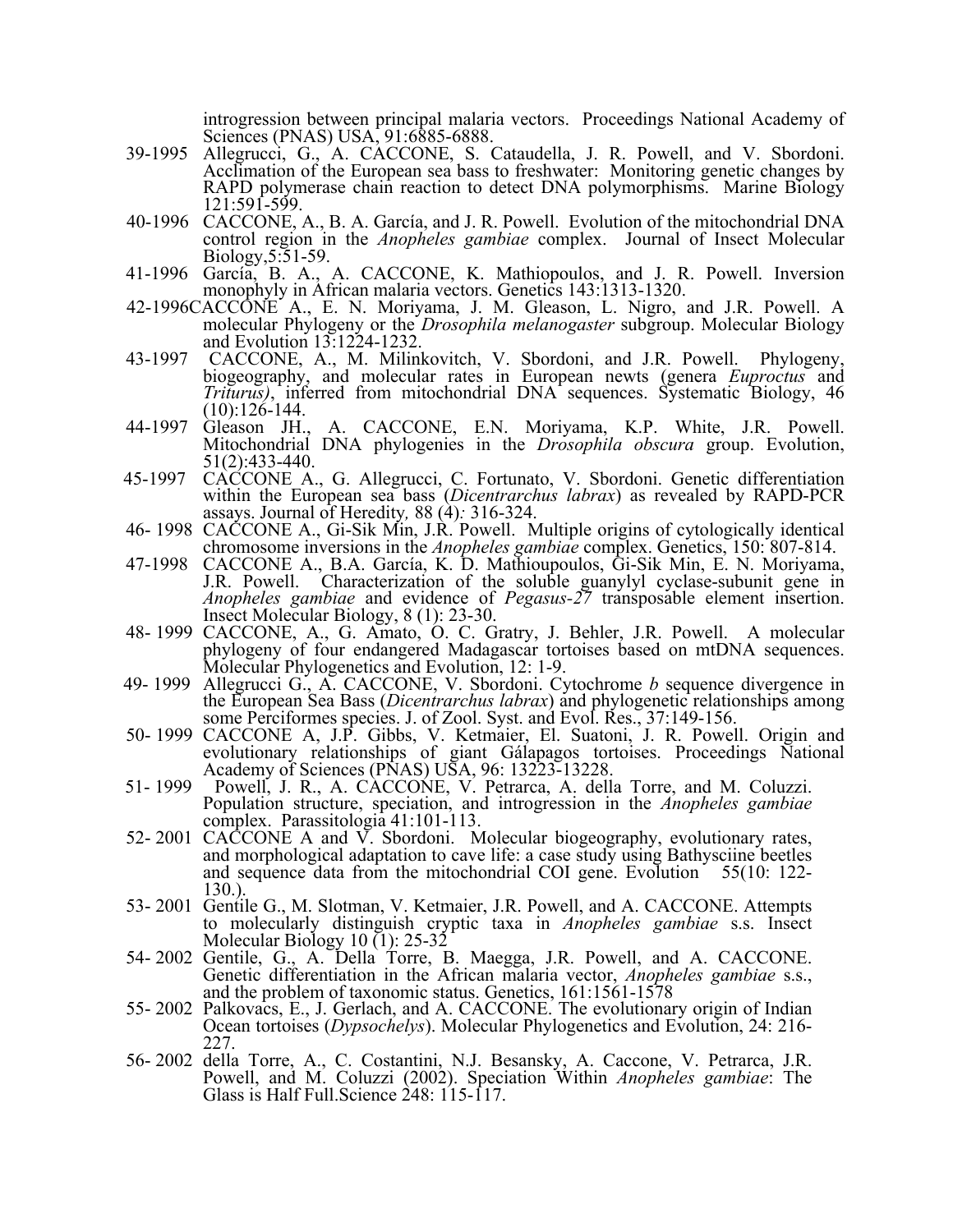- 57- 2002 CACCONE, A., G. Gentile, J. P. Gibbs, T. H. Fritts, H. L. Snell, and J. R. Powell. Phylogeography and history of Giant Galapagos Tortoises. Evolution 56, 2052-2066.
- 58-2002 Ciofi, C., Milinkovitch M, Gibbs J.P., CACCONE A, Powell J. R. Nuclear DNA microsatellite analysis of genetic divergence among and within island populations of giant Galápagos tortoises. Molecular Ecology 11:2265-2283.
- 59-2003 Beherengary, L. B., C. Ciofi, A. CACCONE, J. P. Gibbs, and J. R. Powell. Genetic divergence, phylogeography and conservation units of Giant tortoises from Santa Cruz and Pinzon, Galápagos islands. Conservation Genetics, 4:31-46. 60-2003 Ketmaier, V., R. Argano, and A. CACCONE. Phylogeography and molecular
- rates of subterranean aquatic Stenasellid Isopods with a peri-Tyrrhenian distribution. Molecular Ecology 12: 547-555.
- 61-2003 Vicario, S., A. CACCONE, and J. Gauthier. Xantusiid "Night" lizards: a puzzling phylogenetic problem revisited using likelihood-based Bayesian methods on mtDNA sequences. Molecular Phylogenetics and Evolution, 26: 243-261.
- 62-2003 Palkovacs, E.P., M. Mendez, C. Ciofi, J. Gerlach, and A. CACCONE. Are the native Giant tortoises from the Seychelles really extinct? A genetic perspective based on mtDNA and microsatellite data. Molecular Ecology 12: 1403-1413.
- 63-2003 Beheregaray, LB, Ciofi, C, Geist, D., Gibbs, J, Powell, J.R, and A. CACCONE. Genes record a prehistorical volcano eruption in the Galápagos. Science, 302: 75.
- 64-2003 Roth R., C. Dick, M. R. Lemes, C. Navarro, A. CACCONE, and E. Bermingham. Genetic structure of Mesoamerican populations of Big-leaf mahogany (*Swietenia macrophylla*) inferred from microsatellite analysis. Molecular Ecology, 12: 2885-2894.
- 65-2003 Burns. C.T., C. Ciofi C., L.B. Beheregaray, T.H. Fritts, J.P. Gibbs., C. Marquez, M. C. Milinkovitch, J.R. Powell and A. CACCONE. The origin of captive Galápagos tortoises based on DNA analysis: Implications for the management of natural populations. Animal Conservation, 6(4): 329-37.
- 66-2003 Powell, J.R., E. Sezzi, E. Moriyama, J. Gleason, and A. CACCONE. Analysis of a shift in codon usage in *Drosophila*. J. Mol. Evol. 57: 214-225.
- 67-2003 Milinkovitch, M., D. Monteyne, J.P. Gibbs, T.H. Fritts, W. Tapia, H. L. Snell, R. Tiedemann, A. CACCONE and J.R. Powell. Genetic analysis of a successful repatriation program: Giant Galápagos tortoises. Proc. Royal. Soc. London B, 271:341-345.
- 68-2004 CACCONE, A., G. Gentile, C. Burns, E. Sezzi, W. Bergman, and J.R. Powell. Extreme difference in rate of mitochondrial and nuclear DNA evolution in a large ectotherm, Galápagos tortoises. Molecular Phylogenetics and Evolution 31: 794-798.
- 69-2004 Santolamazza F A. della Torre and A. CACCONE. A new PCR-RFLP method to identify *An. arabiensis* from *An. gambiae* and its two molecular forms from DNA templates of poor quality. Am. J. of Trop. Med. and Hyg., 70: 604-606.
- 70-2004 Milinkovitch, M., A. CACCONE, and G. Amato. Molecular Phylogenetic Analyses Indicate Extensive Morphological Convergence between the "Yeti" and Primates. Mol. Phylog. and Evol. 31:1-3.
- 71-2004 Pinou, D., S. Vicario, M. Mendez, and A. CACCONE. Relict Snakes of North America and their relationship to the Caenophidia using Likelihood-Based Bayesian Methods on Mitochondrial Sequences. Mol. Phylog. and Evol., 32:563- 574.
- 72-2004 Palkovacs, EP, AJ. Oppenheimer, E. Gladyshev, JE Toepfer, G. Amato, T. Chase, and A. CACCONE 2004. Phylogeography of the Greater Prairie Chicken (*Tympanuchus cupido*) Including the Extinct Heath Hen: Potential Implications for Conservation and Management.Molecular Ecology 13: 1759-1769.
- 73-2004 Beheregaray, LB, JP Gibbs, N Havill, TH Fritts, JR Powell, and A CACCONE. Giant tortoises are not so slow: Rapid diversification by recent volcanism in Galápagos. PNAS 101: 6514-6519.
- 74-2004 Gentile G, Santolamazza F, Fanello C, Petrarca V, CACCONE A, Della Torre A variation in an intron sequence of the voltage gated sodium channel gene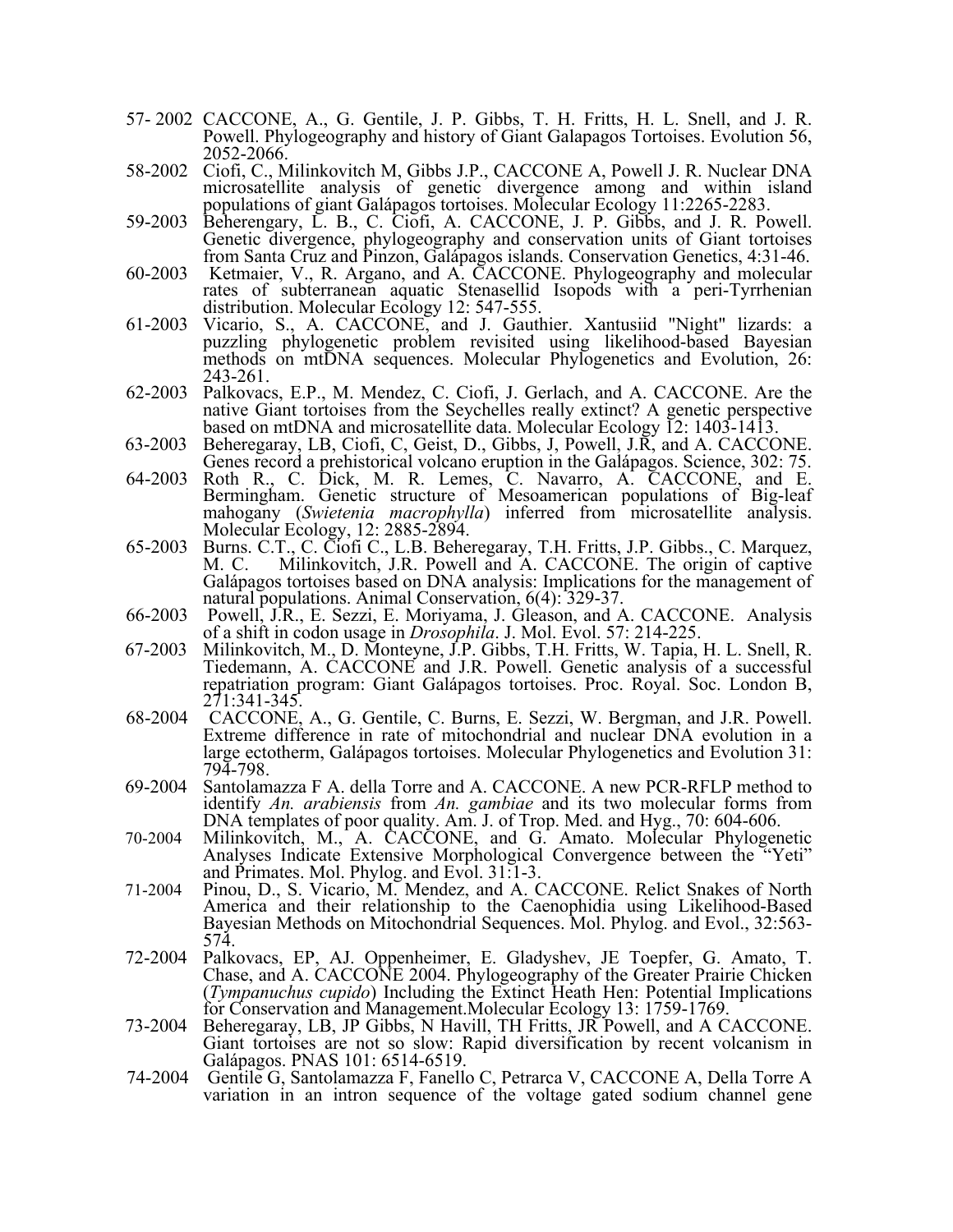correlates with genetic differentiation between *Anopheles gambiae* s.s. molecular forms. Insect Mol Biol*:* 13: 371-377.

- 75-2004 Beheregaray LB, Schwartz T, Möller LM, Chao NL, CACCONE A. Microsatellite markers for the cardinal tetra *Paracheirodon axelrodi*, an economically important fish from central Amazonia. Molecular Ecology Notes,4: 330-332.
- 76-2004 Beheregaray LB, Schwartz T, Möller LM, D. Call, Chao NL, CACCONE AA set of microsatellite markers for the one-lined pencil-fish *Nannostomus unifasciatus*, an Amazonian flooded forest fish. Molecular Ecology Notes, 4: 333-335.
- 77-2004 Russello, MA, E. Gladyshev, D. Miquelle, and A. CACCONE. Potential genetic consequences of a recent bottleneck in the Amur tiger of the Russian Far East. Conservation Genetics 5:707-713.
- 78-2005 Karanth, P.K., S. Glaberman, E. Palkovacs, A. CACCONE, and A. Yoder. Native Seychelles tortoises or Aldabra imports? The importance of radiocarbon dating for ancient DNA studies this issue. Amphibia and Reptilia, 26: 116-121
- 79-2005 Leonard, J.A., N. Rohland, S. Glaberman, R. C. Fleischer, S. Pääbo, A. CACCONE and M. Hofreiter. How a Zebra Lost its Stripes: 20 Years of Ancient DNA and the Origin of the Quagga. Biology Letters 1(3): 291-295.
- 80-2005 Russello, M, S, Glaberman, , C. Marquez, J.R. Powell, and A. CACCONE. A novel taxon of Giant tortoises in conservation peril. Biology Letters 1(3): 287- 290.
- 81-2005 Beheregaray LB, Chae J, Chao NL, A. CACCONE. Characterization of microsatellite loci for the rummy nose tetra *Hemigrammus bleheri* (Characidae), an Amazonian flooded forest fish. Molecular Ecology Notes 5 (3): 536-537.
- 82-2005 Hanley, T. and A. CACCONE. Development of primers for the characterization of the mitochondrial control region of Galápagos land and marine iguanas (*Conolophus* and *Amblyrhynchus*). Molecular Ecology Notes 5:599-601.
- 83-2005 Marshall, J. C,, J.R. Powell, and A. CACCONE. Phylogenetic relationships of five major malaria (*Plasmodium falciparum)* vectors within the mosquito subgenus Cellia. Am. J. of Trop. Med and Hyg. 73: 749-752.
- 84-2005 Russello, M.A., K. Lin, G. Amato, and A. CACCONE. Additional microsatellite loci for the endangered St. Vincent parrot, *Amazonia guilingi.* Conservation Genetics, 6: 643-645.
- 85-2006 Pinto, J., A. Lynd, N. Elissa, M.J. Donnelly, C. Costa, G. Gentile, A. CACCONE, and V.E. do Rosário.. Co-occurrence of East and West African *kdr* mutations suggests high levels of resistance to pyrethroid insecticides in *Anopheles gambiae* from Libreville, Gabon. Med. and Vet. Entomol, 20:27-32.
- 86-2006 Halverson, M.A, D. K. Skelly, and A. CACCONE. Kin Distribution among wood frog (*Rana sylvatica*) larvae in the wild. Molecular Ecology 15: 1139- 1146.
- 87-2006 Powell, J.R. and A. CACCONE. A quick guide to Galapagos tortoises. Current Biology, 16: R144-145.
- 88-2006 Ketmaier, V., F. Giusti, A. CACCONE. Molecular phylogeny and historical biogeography of the land snail genus *Solatopupa* (Pulmonata) in the peri- Tyrrhenian area. Mol. Phylog. And Evol.,39:439-451.
- 89-2006 Slotman, M. A., M. Mendez, A. dellaTorre, Y. Toure', G. Dolo, and A. CACCONE. AFLP analysis indicates genetic differentiation between the Bamako and Savanna chromosomal forms of *Anopheles gambiae.* Am. J. of Trop. Med and Hyg., 74:641-648.
- 90-2006 Ciofi, c., K. A. Wilson, L. B. Beheregeray, C. Marquez, J. P. Gibbs, W. Tapia, H. L. Snell, A. CACCONE and J. R. Powell. Phylogeographic history and gene flow among giant Galápagos tortoises on southern Isabela island. Genetics 172: 1727-1744.
- 91-2006 Wolf, J.B., D. Tautz, A. CACCONE, and S. Steinfartz. Development of new microsatellite loci and evaluation of loci from other pinniped species for the Galapagos sea lion (*Zalophus californianus wollebaeki*). Conservation Genetics, 7: 461-465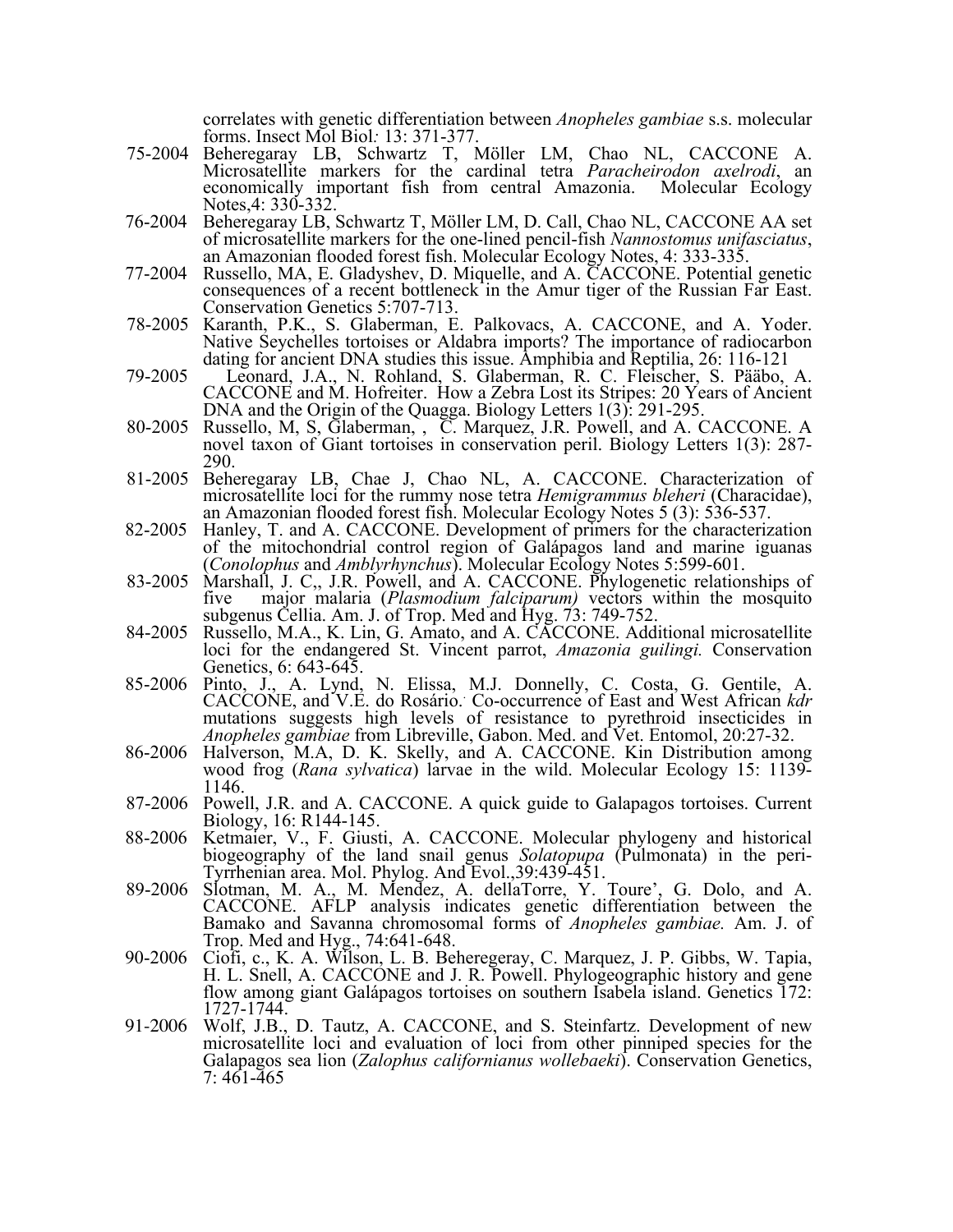- 92-2006 Balmer, O., C. Palma, A. MacLeod, A. CACCONE. Characterization of di-, tri-, and tetranucleotide microsatellite markers with perfect repeats for *Trypanosoma brucei* and related specie*s.* Molecular Ecology Notes 6:508-510.
- 93-2006 Havill, N.P.,M. E. Montgomery, G.Yu, S. Shiyake, A. CACCONE. Mitochondrial DNA from hemlock woolly adelgids, *Adelges tsugae* (Hemiptera, Adelgidae), suggests cryptic speciation and pinpoints the source of introduction to eastern North America. Ann. of the Entomol. Soc. of America, 99(2): 195- 203.
- 94-2006 Olson, M.-A, R. Zajac, A. CACCONE, and M. A. Russello. Characterization of polymorphic microsatellite locifor the polychaete tubeworm *Hobsonia florida*.Mol. Ecol. Notes 6: 390-392.
- 95-2006 Poulakakis, N., A. Parmakelis, P. Lymberakis, M. Mylonas, E. Zouros, D. S. Reese, S. Glaberman, A. CACCONE. Ancient DNA forces reconsideration of evolutionary history of Mediterranean pygmy elephantids. Biology Letters, 2 451-454.
- 96-2006 Jounhyoung Lee, Jonathan Marshall, Oswald J. Schmitz, and A. CACCONE. Genetic divergence of Connecticut *Melanoplus femurrubrum* populations. J. of Heredity 97:290-293.<br>97-2006 Suatoni, E. S. Vicario, S. Rice, T. Snell, and A. CACCONE. An analysis of
- species boundary and biogeographic patterns in the salt water rotifer, *Brachionus plicatilis*. Mol. Phylogen. and Evol. 41: 86-98.
- 98-2006 Beheregaray, L.B., M. Piggott,N.L. Chao, and A. CACCONE. Development and characterization of microsatellite markers for the Amazonian blackwing hatchetfish *Carnegiella marthae* (Teleostei, Gasteropelecidae). Mol. Ecol. Notes. 6: 787-788.
- 99-2006 Halverson, M.A, D. K. Skelly, and A. CACCONE. Inbreeding linked to amphibian survival the wild but not in the laboratory. J. of Heredity 97: 499-507.
- 100-2006 Garren, M., S. M.Walsh, A. CACCONE, and N. Knowlton. Patterns of association between *Symbiodinium* and members of the *Montastraea annularis* species complex on spatial scales ranging from within colonies to between geographic regions. Coral Reefs, 25: 503-512
- 101-2006 Steinfartz, S, S. Vicario, J. W. Arntzen and A. CACCONE.A Bayesian approach on molecules, morphology and behavior: reconsidering evolutionary patterns in *Triturus* newts (Amphibia: Salamandridae)". J. of Exp. Zoology (Mol. Dev. Evol), 306B: 1-24.
- 102-2006 Slotman, M.A., N. B. Kelly, L. C. Harrington, S. Kitthawee, J. W. Jones, T. W. Scott, A. Caccone, and J.R. Powell. Polymorphic microsatellites markers for studies of *Aedes aegypti* (Diptera Culicidae), the vector of dengue and yellow fever. Molecular Ecology Notes, 7: 168-171.
- 103-2006 Russello M.A., P. Brazaitis, J. Gratten, G.J. Watkins-Colwell, and A. CACCONE. Molecular assessment of the genetic integrity, distinctiveness and phylogeographic context of the saltwater crocodile (*Crocodylus porosus*) on Palau. Conservation Genetics, 8: 777-787.
- 104-2006 Poulakakis, N., A. Parmakelis, P. Lymberakis, M. Mylonas, E. Zouros, D. S. Reese, S. Glaberman, A. CACCONE. Reply. It remains a mammoth DNA fragment. Biology Letters. 3, 60-63.
- 105-2006 Steinfartz, S. and A. CACCONE. A set of highly discriminating microsatellite for the Galápagos marine iguana *Amblyrhynchus cristatus*. Molecular Ecology Notes, 6: 927-929.
- 106-2006 Russello, M.A., V. Saranathan, S. Buhrman-Deever, J. Eberhard and A. CACCONE. Characterization of polymorphic microsatellite loci for the invasive Monk Parakeet (*Myiopsitta monachus*). Mol. Ecol. Notes Volume 6, Issue 2: 390-392.
- 107-2007 Milinkovitch, M.C., D. Monteyne, M. Russello, J. P. Gibbs, H. L. Snell, W. Tapia, C. Marquez, A. CACCONE and J. R. Powell. Giant Galápagos Tortoises: Molecular Genetic Analysis Reveals Contamination in a Repatriation Program of an Endangered Taxon. BMC Ecology 2007, **7**:2 Published on line 15 February 2007.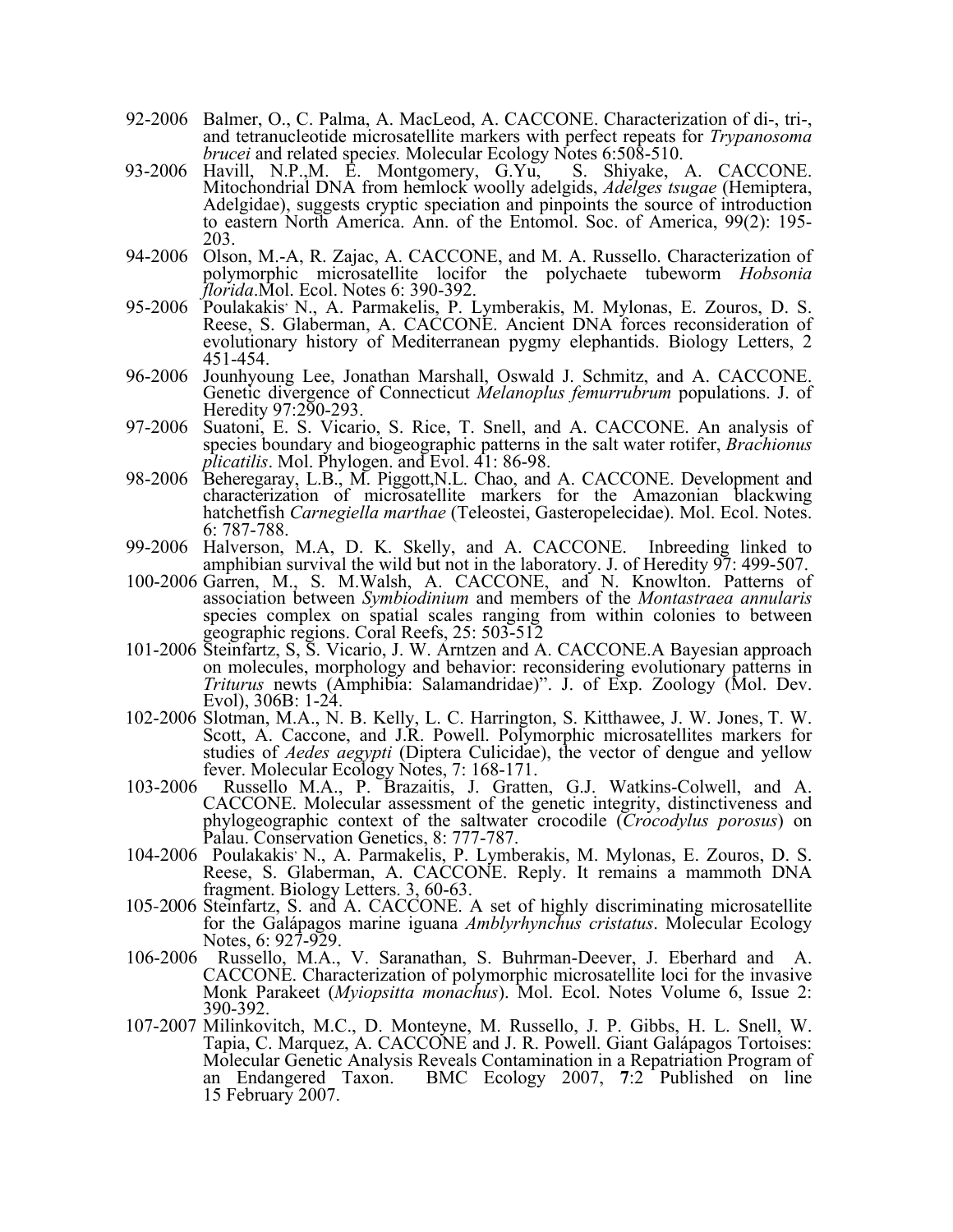- 108-2007 Russello, M.A., L. B. Beheregaray, J. P. Gibbs, T. Fritts, N. Havill, J. R. Powell, and A. CACCONE. Lonesome George is not alone among Galápagos Tortoises. Current Biology 17:317-318.
- 109-2007 Russello,M.A., C. Hyseni, J. P. Gibbs, S. Cruz, C. Marquez, W. Tapia, P. Velensky, J. R. Powell and A. CACCONE. Lineage identification of Galápagos tortoises in captivity worldwide. Animal Conservation 10: 304-311.
- 110-2007 Schielke, E., C. Costantini, G. Carchini, N'falé Sagnon, J.R.Powell, and A. CACCONE. Development of a molecular assay to detect predation on *Anopheles gambiae* complex larval stages. Am J. of Trop. Med and Hyg Sep 2007; 77: 464 - 466.
- 111-2007 Slotman, M. A. Parmakelis, J. Marshall, P. Awono-Ambene, C. Antonio- Nkondjio, F. Simard, A. CACCONE, and J.R. Powell. Adaptive Evolution in the Anti-Malarial Immune Gene *LRIM1* in *Anopheles arabiensis*. PloS One Genetics (August 2007, issue 8, e793).
- 112-2007 Steinfartz, S., S. Glaberman, D. Lanterbecq, C. Marquez, K. Rassmann, and A. CACCONE. Genetic impact of a severe El Niño event on Galápagos marine iguanas. Plos ONE 2: e1285.
- 113-2007 Beheregaray,L. and A. CACCONE. Cryptic Biodiversity in a Changing World. Invited minireview. J. of Biology, 6:9. Highly Assessed label of BioMed central.
- 114-2007 Moreno M, P. Salgueiro, J.L. Vicente, J. Cano, P.J. Berzosa, A. De Lucio A' F. Simard, CACCONE A, V.E. Do Rosario, J. Pinto J and A. Benito. Genetic population structure of *Anopheles gambiae* in Equatorial Guinea. Malaria Journal 2007, 6:137 (15 October 2007).
- 115-2007 Pinto, J., A. Lynd, J.L. Vicente, F. Santolamazza, N.P. Randle, G. Gentile, M. Moreno, F. Simard, J.D. Charlwood, A. CACCONE, A. della Torre and M. J. Donnelly. Multiple origin of knockdown resistence in the Afrotropical mosquito vector *Anopheles gambiae.* Plos ONE 1: e1243.
- 116-2008 Parmakelis, A., M. A. Russello, A. CACCONE, C. Brisola Marcondes, J. Costa, O. P. Forattini, M. Sallum, R. C. Wilkerson, and J. R. Powell. Historical analysis of a near disaster: *anopheles gambiae* in Brazil. Am J. of Trop. Med and Hyg., 78 (1): 176-178.
- 117-2008 Santolamazza, F., M. Calzetta, J. Etang, E. Barrese, I. Dia, A. CACCONE, M.J. down resistance mutations in Anopheles gambiae (Diptera: Culicidae) molecular forms in west and central-west Africa. Malaria Journal 2008, 7:74.
- 118-2008 Palkovacs,E.P., K. B. Dion, D. M. Post, and A. CACCONE. Independent evolution of landlocked alewife populations and rapid, parallel evolution of phenotypic traits. Molecular Ecology, Volume 17: 582-597.
- 119-2008 Parmakelis, A., M.A. Slotman, J.C. Marshall, P.H. Awono-Ambene, C. Antonio- Nkondjio, F. Simard, A. CACCONE, and J.R. Powell The molecular evolution of four anti-malarial immune genes in the *Anopheles gambiae* species complex. BMC Evolutionary Biology 2008, 8:79 (06 Mar 2008). 120-2008 Abila, P.A., M. A. Slotman, A. Parmakelis, K. B. Dion, A. S. Robinson, V. B.
- Muwanika, J. CK Enyaru, L.M. Okedi, S. Aksoy and A. CACCONE. High levels of genetic differentiation between Ugandan *Glossina fuscipes fuscipes* populations separated by Lake Kyoga. PLOS Neglected Tropical Diseases 2(5): e<sup>242</sup><br>121-2008 Poy
- Powell J.R. and A. CACCONE. CSI tortoise: unraveling the mystery of mysteries. Galapagos News. 26:8-9.
- 122-2008 Glaberman, S. and A. CACCONE. Species-specific evolution of class I MHC genes of iguanas (Order: Squamata; Subfamily: Iguaninae). Immunogenetics 60(7): 371-82. 123-2008 Ciofi, C., A. CACCONE, L. B. Beheregaray, M. C. Milinkovitch, M. Russello
- and J. R. Powell. "Genetics and conservation on islands: the Galápagos giant tortoise as a case study" in "Population Genetics for Animal Conservation" (Bertorelle, Bruford, Chemini, Hauffe, and Vernesi, eds). Cambridge University Press, pages: 269-293.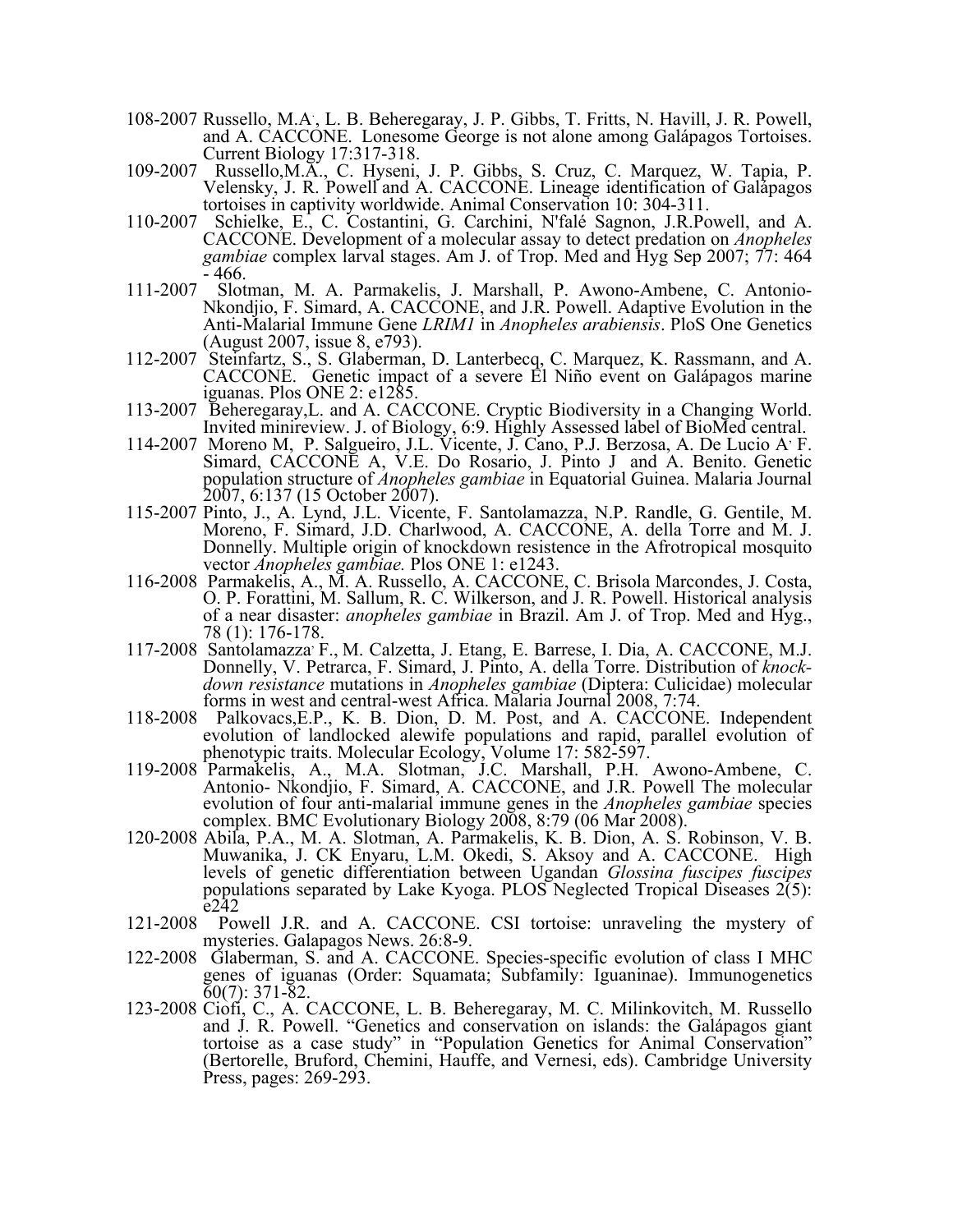- 124-2008 Parent, C, E. A. CACCONE and K. Petren. Colonization and diversification of Galápagos terrestrial fauna: a phylogenetic and biogeographical synthesis. Philos Trans R Soc Lond B Biol Sci. 2008 Oct 27;363(1508):3347-61.
- 125-2008 Gentile, G., C. Vernesi, S. Vicario, E. Pecchioli, G. Bertorelle, A. CACCONE, and V. Sbordoni. MtDNA variation in roe deer from Italy (*Capreolus capreolus*): evidence of admixture in one of the last *C.c.italicus* populations from central-<br>southern Italy. J. of Italian Zoology iFirst Article. southern Italy. J. of doi:10.1080/11250000802018725.
- 126-2008 Chiari, Y., B. Wang, H. Rushmeier, and A. CACCONE. Using digital images to reconstruct 3D biological forms: a new tool for morphometric studies. Biol. J. of the Linnean Soc., 95 (2): 425-436.
- 127-2008 Oliveira, E., Salgueiro P., Pålsson K., Vicente J.L., Arez A.P., Jaenson T., do Rosário V., CACCONE A., Pinto J. High Levels of hybridisation between molecular forms of *Anopheles gambiae* from Guinea Bissau. J.of Med. Entomol, 45 (6): 1057-1063.<br>128-2008 Brown, J.E. .K.J. Komatsu1, P.P. Abila, A.S. Robinson, L.M. Okedi, Naomi
- Dyer, M.J. Donnelly, M.A. Slotman and A. CACCONE. Polymorphic microsatellite markers for the tsetse fly *Glossina fuscipes fuscipes* (Diptera: glossinidae), a vector of human African trypanosomiasis. Molecular Ecology Resources  $\frac{8}{6}$  (6): 1506-1508.<br>129-2008 Balmer O. and A. CACCONE. Frequency of multiple-strain infections in
- *Trypanosoma brucei*. Acta Tropica,107(3): 275-279. 130-2008 Marshall, J.C., J. Pinto, J. D. Charlwood, G. Gentile, F. Santolamazza, F.
- Simard, A. della Torre, M. J. Donnelly, and A. CACCONE. Exploring the origin and degree of genetic isolation of *An. gambiae* from the islands of São Tomé and Príncipe: implications for testing transgenic-based vector control. Evolutionary Applications:1 (4): 631-644.
- 131-2008 Poulakakis, N., S. Glaberman, M.Russello, L. B. Beheregaray, C. Ciofi, J. R.<br>Powell, and A. CACCONE. Rediscovery of an extinct species of giant<br>Galápagos tortoise. PNAS, 105: 15464-15469. Galápagos tortoise. PNAS, 105: 15464-15469.<br>132-2008 Glaberman S, Du Pasquier L, CACCONE A, 2008 Characterization of a
- Nonclassical Class I MHC Gene in a Reptile, the Galápagos Marine Iguana (*Amblyrhynchus cristatus*). PLoS ONE 3(8): e2859.
- 133-2009 Glaberman S, Moreno MA, CACCONE A. Characterization and Evolution of MHC Class II B Genes in Galapagos Marine Iguanas. Developmental and Comparative Immunology, 33: 939-947.
- 134-2009 Chiari, Y., C. Hyseni, T. H. Fritts, S. Glaberman, C. Marquez, J. P. Gibbs, J. Claude, A. CACCONE. Morphometrics parallel genetics in a newly discovered and endangered taxon of Galápagos tortoise. PLoS ONE 4(7): e6272.<br>doi:10.1371/journal.pone.0006272.
- doi:10.1371/journal.pone.0006272.<br>135-2009 Henry, P., ,D. Miquelle, T. Sugimoto; D. McCullough, Dale; A. CACCONE, Russello, Michael. In situ population structure and ex situ representation of the endangered Amur tiger. Mol. Ecol. doi: 10.1111/j.1365-294X.2009.04266.x.
- 136-2010. Russello, M.A., N. Poulakakis, J. P. Gibbs, W. Tapia, J. R. Powell, and A.CACCONE. Ex situ conservation in crisis: an "extinct" species of Galápagos tortoise identified in captivity. PLoS ONE 5(1): e8683.
- 137-2010 Steinfartz, S.., S. Glaberman, D. Lanterbecq, M. Russello, S. Rosa, T. C. Hanley, C. Marquez , H.L. Snell, H. M. Snell, G. Gentile, G. dell'Olmo, A. M. Powell and A. Caccone. Progressive colonization and restricted gene flow shape island-dependent population structure in Galápagos marine iguanas (Amblyrhynchus cristatus). BMC Evolutionary Biology 9: 297. (*Amblyrhynchus cristatus*). BMC Evolutionary Biology 9: 297. 138-2010. Parmakelis, A., M. Moustaka, N. Poulakakis, C. Louis, M. A. Slotman, J. C.
- Marshall, P.H. Awono-Ambene, C. Antonio-Nkondjio, F. Simard, A. CACCONE, J. R. Powell. *Anopheles* Immune Genes and Amino Acid Sites Evolving Under the Effect of Positive Selection *Anopheles* genes and selection. Plos ONE 5: e8885.
- 139-2010 Beadell, J.S, C. Hyseni, P. Abila, J. C. K. Enyaru, J. Ouma, Y. O. Mohammed, L. M. Okedi, S. Aksoy, A. CACCONE Gene flow among populations of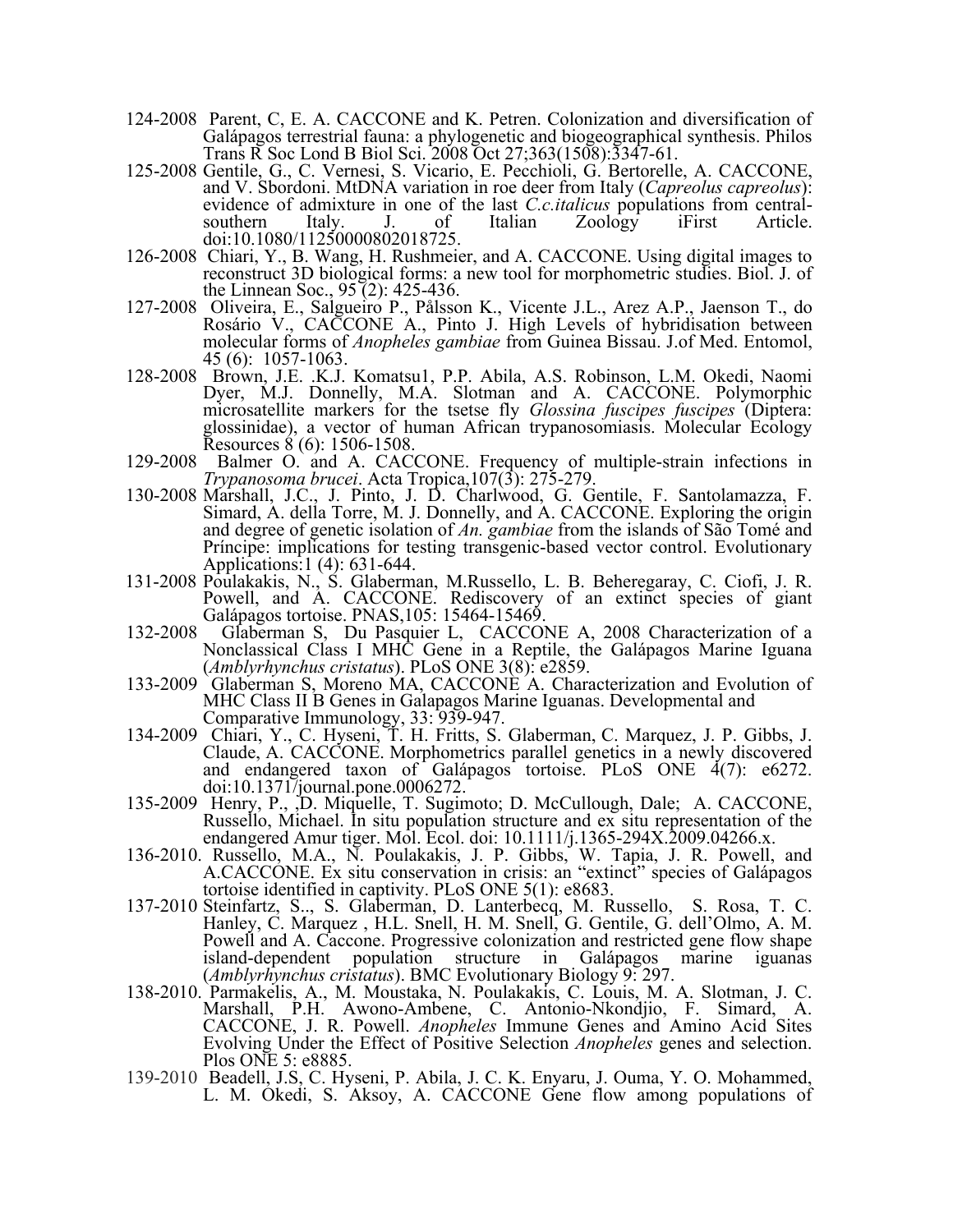Glossina fuscipes at multiple scales: implications for control of tsetse in Uganda. PLoS Neglected Tropical Diseases 2010;4(3): e636.

- 140-2010 Garrick R.C., CACCONE, A., Sunnucks, P. Inference of population divergence history by coupling exploratory and model-driven phylogeographic analyses: Assessing concordance and integrating outcomes. *International Journal of Molecular Sciences* (Cladistic Analysis & Molecular Evolution special issue). *International Journal of Molecular Sciences* 11:1190–1227. 141-2010 Lanterbecq D., S. Glaberman1, M. N. Vitousek, S. Steinfartz, M. Wikelski, and
- A. CACCONE. Genetic Differentiation between Marine Iguana Breeding Sites on the Island of Santa Fé (Galápagos Archipelago). Journal of Heredity 2010:101(6):663–675.
- 142-2010 Balmer, O., C. Ciofi, D. A. Galbraith, I. R. Swingland, G. R. Zug and A. CACCONE. Population genetic structure in Aldabra giant tortoises. Journal of
- 143-2010; Klein, J. Caccone, A, N. Havill, Polymorphic microsatellite loci for *Laricobius nigrinus* and *L. rubidus* (Coleoptera: Derodontidae), predators of the hemlock woolly adelgid. Molecular Ecology Resources, 10:751–754.
- 144-2011 Pappa, V., Reddy M., Overgaard H.J., Abaga S., A. CACCONE. Estimation of the Human Blood Index in malaria mosquito vectors in Equatorial Guinea following indoor anti-vector interventions. Am. J. Trop. Med. Hyg., 84(2): 298- 301. doi:10.4269/ajtmh.2011.10-0463.
- 145- 2011 Balmer , O., Beadell, J.S. Gibson W., A. CACCONE. Phylogeography and Taxonomy of *Trypanosoma brucei*. PLoS Negl Trop Dis 5(2): e961. doi:10.1371/journal.pntd.0000961. 146- 2011 Echodu, R., J. S. Beadell, L. M. Okedi, C.Hyseni, S. Aksoy, A.CACCONE.
- Temporal stability of *Glossina fuscipes fuscipes* populations in Uganda. Parasites & Vectors 2011, 4:19.
- 147-2011 Hyseni, C., J. Beadell, Z. Ocampo Gomez, J. Ouma, L. Okedi, M. Gaunt, A. CACCONE*.* The *G.m. morsitans* (Diptera: Glossinidae) genome as a source of microsatellite markers for other tsetse fly (*Glossina*) species. Molecular Ecology Resources (2011) 11, 586–589 doi: 10.1111/j.1755-0998.2011.03004.x
- 148-2011 Davis, G., N. P. Havill, Z. N. Adelman, A. CACCONE, L.T. Kok, S. M Salom. DNA barcodes and molecular diagnostics to distinguish between an introduced and native *Laricobius* (Coleoptera: Derodontidae) species in eastern North<br>America. Biological Control, Volume 58, Issue 1, July 2011, Pages 53-59149-<br>2011.
- 149-2011 Benavides E., M. Russello, D. Boyer, B. Wiese, B. Kajdacsi, L. Marquez., R.,Garrick, A. Caccone. Lineage Identification and Genealogical Relationships Among Captive Galápagos Tortoise. Zoo Biology, 31: 107–120.
- 150-2011 Bonomi A, Bassetti F, Gabrieli P, Beadell J, Falchetto M, et al. 2011 Polyandry Is a Common Event in Wild Populations of the Tsetse Fly *Glossina fuscipes fuscipes* and May Impact Population Reduction Measures. PLoS Negl Trop Dis 5(6): e1190. doi:10.1371/journal.pntd.0001190.
- 151-2011 Reddy, M.R, H. J. Overgaard, S. Abaga, V. P. Reddy, A. CACCONE, A. E. Kiszewski, M. Slotman. Outdoor host-seeking behavior of *Anopheles gambiae* s.l. mosquitoes following initiation of malaria vector control on Bioko Island, Equatorial Guinea. *Malaria Journal* 2011, 10:184 (7 July 2011).
- 152-2011 Symula RE, I. Marpuri, RD Bjornson, L. Okedi, J. Beadell, U. Alam, S. Aksoy, A. CACCONE. 2011**.** Influence of host phylogeographic patterns and incomplete lineage sorting on within-species genetic variability in *Wigglesworthia* species, obligate symbionts of tsetse flies. *Appl Environ Microbiol*. Dec;77(23):8400-8. doi: 10.1128/AEM.05688-11. Epub 2011 Sep 23. PMID: 21948847.
- 153-2011 Glaberman, S., C. Hyseni, W. Clement, and A. CACCONE. Isolation of 13 novel highly polymorphic microsatellite loci for the Amazonian Palm *Mauritia flexuosa* L.f. (Arecaceae). Conservation Genetics Resources: DOI flexuosa L.f. (Arecaceae).<br>10.1007/s12686-011-9547-8).
- 154-2011 Ouma JO, Beadell JS, Hyseni C, Okedi LM, Krafsur ES, Aksoy S, CACCONE A. Genetic diversity and population structure of Glossina pallidipes in Uganda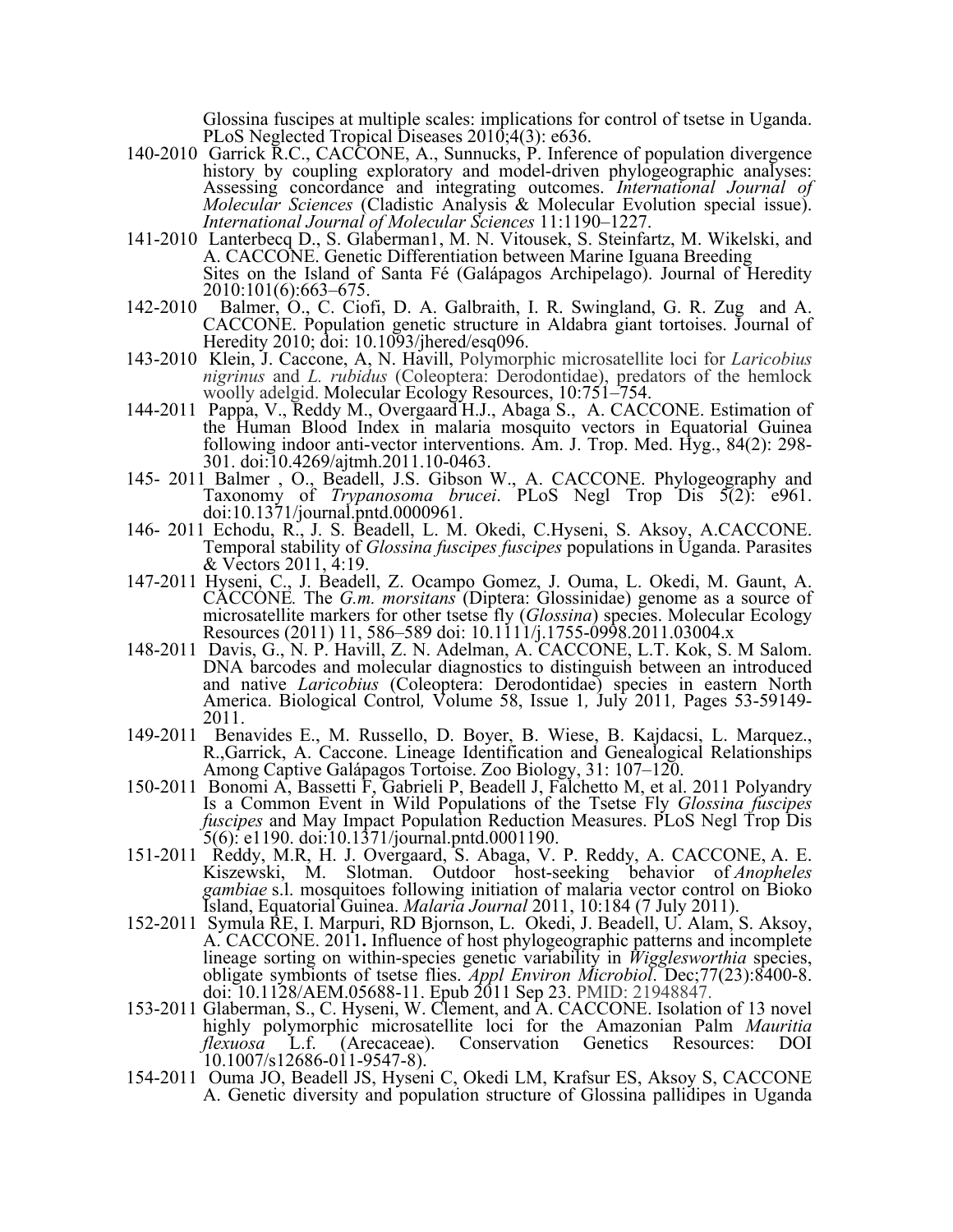- and western Kenya. Parasit Vectors. 2011 Jun 28;4:122. PMID: 21711519. 155-2012 Poulakakis, N., M. A. Russello, D. Geist, and A.CACCONE. Unraveling the peculiarities of island life: vicariance, dispersal and the diversification of the extinct and extant Giant Galápagos Tortoises. Molecular Ecology 21, 160–173.
- 156-2012 Garrick, R.C., E. Benavides, M.A. Russello, J.P. Gibbs, N. Poulakakis, K.B. Dion, C. Hyseni, B. Kajdacsi, L. Márquez, S. Bahan, C. Ciofi, W. Tapia, A. CACCONE. Genetic rediscovery of an 'extinct' Galápagos giant tortoise species". Current Biology 22: R1-R10. PMID:22240469. 157-2012 Deitz, K.C., V. P. Reddy, M. Reddy, N. Satyanarayanah, M. Lindsey, H. J.
- Overgaard, J. Musa, A. CACCONE and M. A. Slotman. Limited Usefulness of Microsatellite Markers between the Closely Related Malaria Vectors *Anopheles gambiae* and *Anopheles melas. Journal of Heredity,* 103(4): 585-93. PMID: 22593601. 158-2012 Alam, U., C. Hyseni, R/ E. Symula, C. Brelsfoard, Y. Wu,O. Kruglov, R.
- Echodu, V. Alioni, L. M. Okedi, A. CACCONE and S. Aksoy. Implications of microfauna-host interactions for trypanosome transmission dynamics in *Glossina fuscipes fuscipes* in Uganda. Appl. Environ. Microbiol. 78 (13): 4627-37. PMID:
- 22544247. 159-2012 Symula, R.E., J. S. Beadell, M. Sistrom1, K. Agbebakun1 , O.Balmer, W. Gibson, S. Aksoyand A. CACCONE. *Trypanosoma brucei gambiense* group 1 is distinguished by a unique amino acid substitution in the HpHb receptor implicated in human serum resistance. PLoS Negl Trop Dis., 6(7):e1728. Epub 2012 Jul 10.160. PMID:22802982.
- 160-2012 Deitz, K.C, G. Athrey, M. R. Reddy, H. J Overgaard, A. M Arnez, J. Musa, A. della Torre, J. Pinto, A. Kiszewski, C. Costantini, A. CACCONE and M. A. Slotman. Genetic Isolation within the malaria mosquito *Anopheles melas.*  Molecular Ecology 21(18): 4498-513.PMID:22882458
- 161-2012 Hyseni, C., Kato, A., L.M. Okedi, C. Masembe, J.O. Ouma, S. Aksoy, A. CACCONE. Genetic diversity and structure of *Glossina fuscipes fuscipes* Uganda populations from the lake Victoria basin, insights for vector control and monitoring. Parasites and Vectors  $4;5(1)$ : 222. [Epub ahead of print].PMID:23036153.
- 162.2012 Havill, N., G. Davis, D. L. Mausel, J. Klein; R. McDonald, C. Jones, M. Fischer, S. Salom;,and A. CACCONE. Hybridization between a native and introduced predator of Adelgidae: An unintended result of classical biological control. Biological Control, 63 (3): 359-369.
- 163-2012 Athrey, G., T. K. Hodges, M. Reddy, H. Overgaard, A. Matias, F. Ridl, I. Kleinschmidt, A. CACCONE, M. A. Slotman. The Effective Population Size of Malaria Mosquitoes: Large Impact of Vector Control. Plos Genetics, 8 (12): e1003097. PMID: 23271973
- 164-2012 Milinkovitch. M.C., R. Kanitz, R. Tiedemann, W. Tapia, F. Llerena, A. CACCONE, J. P. Gibbs, and J.R. Powell. Recovery of a Nearly Extinct Galápagos Tortoise Despite Minimal Genetic Variation. Evolutionary Applications, 6: 377–383.
- 165-2012 Alter, S.E., H.C. Rosenbaum, L.D. Postma, P. Whitridge, C. Gaines, D. Weber, M.G. Egan, M. Lindsay, G. Amato, L. Dueck, R.L. Brownell Jr., M. Heide- Jorgensen, K.L. Laidre, A. CACCONE, B. Hancock. "Gene flow on ice: The role of sea ice and whaling in shaping Holarctic genetic diversity and population differentiation in bowhead whales (*Balaena mysticetus*)." Ecology and Evolution. 2: 2895–2911.
- 166-2012 Aksoy, S., V. M. F. Almeida-Val, V. C. R. Azevedo, R. Baucom, P. Bazaga, L. B. Beheregaray, Je. L. Bennetzen et al. Permanent Genetic Resources added to Molecular Ecology Resources Database 1 October 2012.30 November 2012." Molecular ecology resources (2013).
- 167-2013 Edwards, D.L., E. Benavides, R. C. Garrick, J. P. Gibbs, M.A. Russello, K. B. Dion, C. Hyseni, J. P. Flanagan, W. Tapia, A. CACCONE. The genetic legacy of Lonesome George survives: giant tortoises with Pinta Island ancestry identified in Galápagos. Biological Conservation 157: 225-228*.*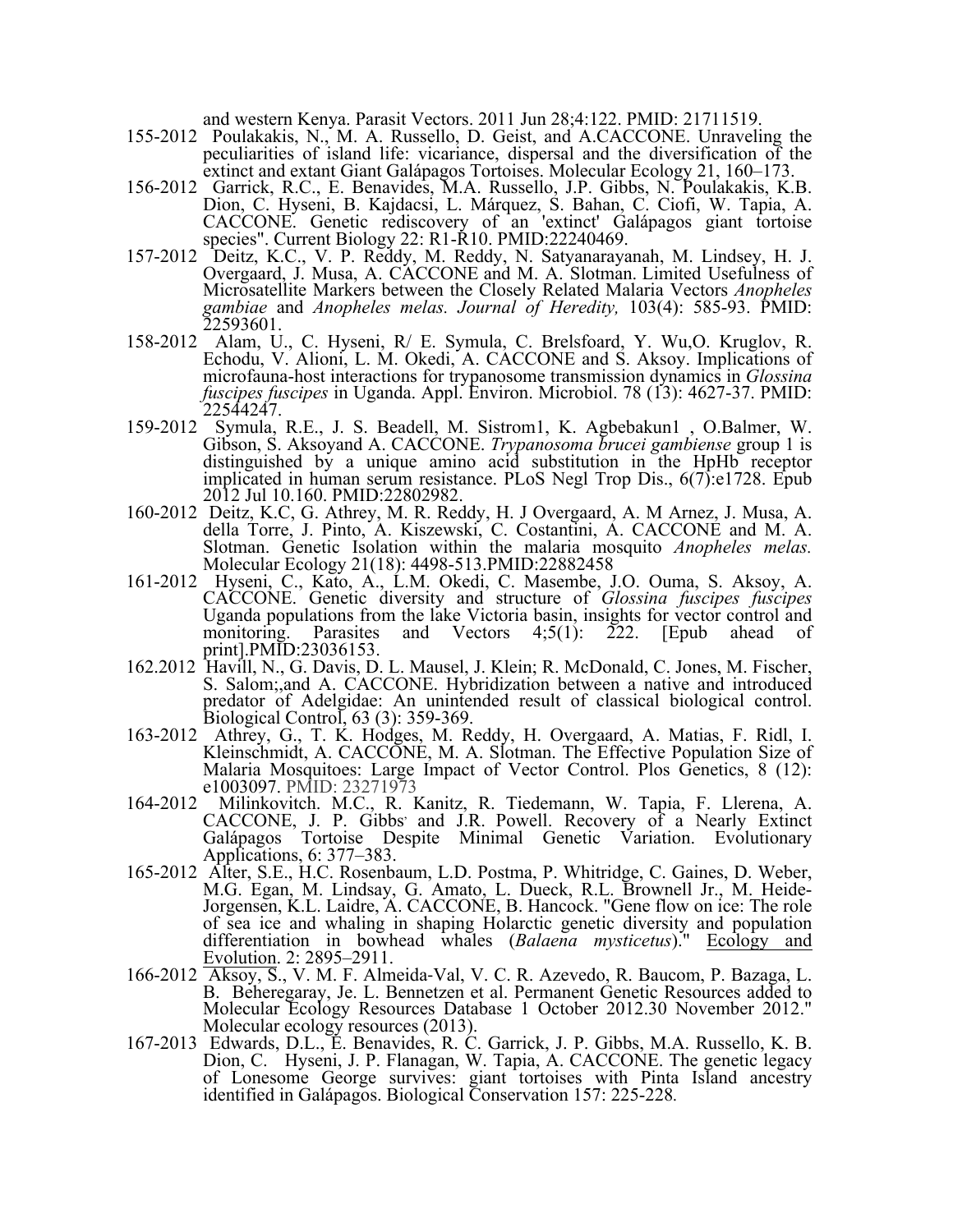- 168-2013 Symula, R.E, U. Alam, C. Brelsfoard, Y. Wu, S. Aksoy, A. CACCONE. *Wolbachia* association with the tsetse fly, *Glossina fuscipes fuscipes*, reveals high levels of genetic diversity and complex evolutionary dynamics. *BMC Evolutionary Biology* 2013, 13:31 doi:10.1186/1471-2148-13-31. PMID: 23384159.
- 169-2013 Reddy MR, Godoy A, Dion K, Atue M, Matias A, Abaga S, Callender, K Kiszewski AE, A. CACCONE, M.A. Slotman. 2013. Insecticide Resistance Allele Frequencies in *Anopheles gambiae* before and after Anti-Vector Interventions in Continental Equatorial Guinea. Am. J. Trop. Med. Hyg., 88(5): 897–907. PMID:23438768.
- 170-2013 Ketmaier, V. and A. CACCONE. Twenty Years of Molecular Biogeography in the West Mediterranean Islands of Corsica and Sardinia: Lessons Learnt and Future Prospects, Current Progress in Biological Research, Dr. Marina Silva- Opps (Ed.), DOI: 10.5772/55458. pp.71-93. 171-2013 Rehman A.M., A. G Mann, C. Schwabe, M. R. Reddy, I. R. Gomes, M. A
- Slotman, L. Yellott, A. Matias, A. CACCONE, G. Nseng Nchama, I. Kleinschmidt. Five years of malaria control in the continental region, Equatorial Guinea. Malar J, 7;12:154. doi: 10.1186/1475-2875-12-154. PMID:23651490
- 172-2013 Aksoy, S. A. CACCONE, A.P. Galvani and L. M. Okedi *Glossina fuscipes*  populations provide insights for Human African Trypanosomiasis transmission in Uganda. Trends in Parasitology August 2013, 29 (8): 394-406. PMID: 23845311.
- 173-2013 Echodu, R., M. Sistrom, C. Hyseni, J. Enjaru, L. M. Okedi, S. Aksoy, and A. CACCONE. Genetically distinct *Glossina fuscipes fuscipes* populations in the Lake Kyoga region of Uganda and its relevance for Human Africa trypanosomiasis. Biomed Res Int. 2013;2013:614721. doi: 10.1155/2013/614721. PMID:24199195
- 174-2013 Pinto, J., A.E. Yawson, J.L. Vicente, B. Gomes, F. Santolamazza, M. Moreno, J.D. Charlwood, F. Simard, N. Elissa, D. Weetman, M.J. Donnelly, A. CACCONE and A. della Torre. Geographic population structure of the African malaria vector *Anopheles gambiae* suggests a role for the forest-savannah biome transition as a barrier to gene flow. Evolutionary Applications, 6: 910–924. PMID:24062800.
- 175-2013 Hodges, T.K, G. Athrey, K. C. Deitz, H. J. Overgaard, A. Matias, A. CACCONE and M. A. Slotman. Large fluctuations in the effective population size of the malaria mosquito *Anopheles gambiae s.s*. during vector control cycle. Evolutionary Applications. doi: 10.1111/eva.12094. PMID:24478799.
- 176-2013 Kajdacsi B., F. Costa, C. Hyseni, F. Porter, J. Brown, G. Rodrigues, H. Farias, M. G. Reis, J. E. Childs, A. I. Ko, and A. CACCONE. Urban population genetics of slum-dwelling rats (*Rattus norvegicus*) in Salvador, Brazil. Molecular Ecology, 22: 5056–5070. doi: 10.1111/mec.12455. PMID: 24118116.
- 177-2013 Brown, J. E., B. R. Evans, W. Zheng, V. Obas, L. Barrera-Martinez. A. Egizi, H. Zhao, A. CACCONE, and J.R. Powell. Human impacts have shaped historical and recent evolution in *Aedes aegypti*, the dengue and yellow fever mosquito. Evolution 68: 514-525. PMCID 24111703.
- 178-2014 Federman, S., C. Hyseni, W. Clement, Mi. Oatham, A. CACCONE. Habitat fragmentation and the genetic structure of wild populations of the Amazonian palm *Mauritia flexuosa* L.f. (Arecaceae) on the island of Trinidad". Conservation Genetics 15:355-362.
- 179-2014 Aksoy, E., E. Telleria, R. Echodu, Y. Wu, L. Okedi, B. Weiss, S. Aksoy and A. CACCONE. Analysis of multiple tsetse fly populations in Uganda reveals restricted and species-specific gut microbiomes. Applied and Environmental Microbiology, 80:18 5844-5853. PMID:24814785.
- 180- 2014 Edwards, D.L., Ryan C. Garrick, W.H. Tapia, and A. CACCONE. Cryptic structure between ecologically distinct genetic clusters in threatened giant Galápagos tortoises from southern Isabela Island. Conservation Genetics, 15: 1357-1369.
- 181-2014 Bayha, K.M., M. H. Chang, C. L. Mariani, J. L. Richardson, D. L. Edwards, T.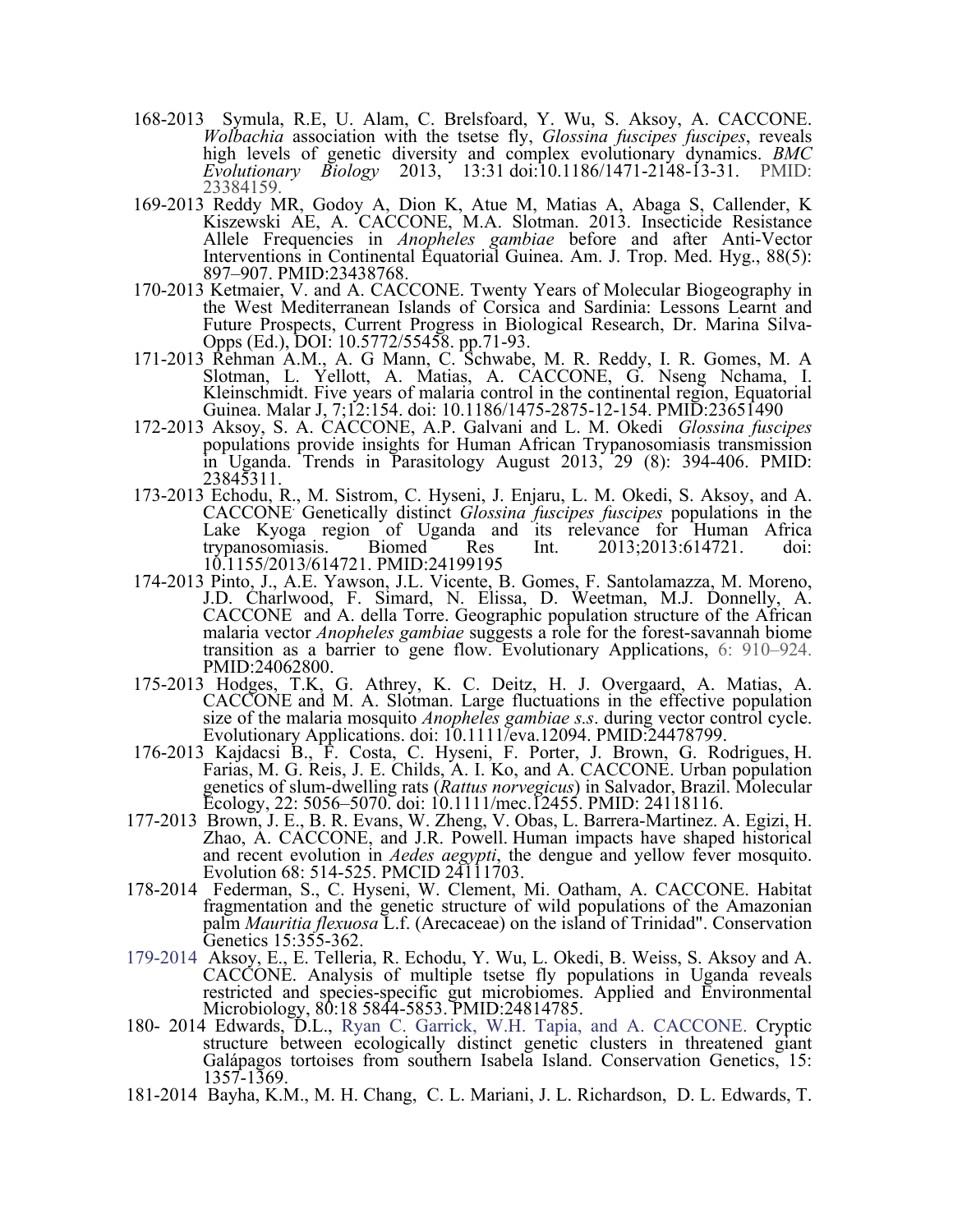S. DeBoer, C. Moseley, E. Aksoy, M. B. Decker, P. M. Gaffney, G. R. Harbison, J. H. McDonald, A. CACCONE Worldwide phylogeography of the invasive ctenophore Mnemiopsis leidyi (Ctenophora) based on nuclear and mitochondrial DNA data. Biological Invasions. DOI 10.1007/s10530-014-0770- 6. Publ. on line Aug. 31, 2014.

- 182-2014 Garrick, R.C., E. Benavides, M. A. Russello, C. Hyseni, D. L. Edwards, J. P. Gibbs, W. Tapia, C. Ciofi and A. CACCONE. Lineage fusion in Galápagos giant tortoises. Molecular Ecology, 23: 5276–5290*.* PMID: 25223395.
- 183-2014 Sistrom, M. B. Evans, R. Bjornson, W. Gibson, O. Balmer, P. Mäser, S. Aksoy and A. CACCONE. Comparative genomics reveals multiple genetic backgrounds of human pathogenicity in the *Trypanosoma brucei* complex. Genome Biol. Evol.6(10):2811–2819. PMID:25287146.
- 184-2015 Garrick, R.C., B. Kajdacsi, M.l A. Russello, J.P. Gibbs, W. Tapia and A. CACCONE. Naturally rare versus newly rare: demographic inferences on two timescales inform conservation of Galapagos giant tortoises. Ecology and
- Evolution 2015; 5(3): 676–694. 185-2015 Echodu, R., M.Sistrom, R. Bateta, G. Murilla, L. Okedi, S. Aksoy, C. Enyioha, J. Enyaru, E. Opiyo, W. Gibson, and A. CACCONE. Genetic diversity and population structure of *Trypanosoma brucei* in Uganda: implications for the epidemiology of sleeping sickness and Nagana. PLOS Neglected Tropical Diseases 10.1371/journal.pntd.0003353. PMID:25695634.
- 186-2015 Jensen, E.L., W. Tapia, A. CACCONE, M. Russello. Genetics of a head-start program to guide conservation of an endangered Galápagos tortoise (*Chelonoidis epphipium*). Conservation genetics 4 (2): 31-46.
- 187-2015 MacLeod, A., A. Rodríguez, M. Vences, P. Orozco-terWengel, C. García, F. Trillmich, G. Gentile, A. CACCONE, G. Quezada, S. Steinfartz. Hybridization masks speciation in the evolutionary history of the Galápagos marine iguanas. Published 3 June 2015.DOI: 10.1098/rspb.2015.0425.
- 188-2015 Carpi, G. K. S. Walter, S. J. Bent, A. G. Hoen, M. Diuk-Wasser and A. CACCONE. Whole genome capture of human pathogens from field-collected disease vectors. BMC Genomics *BMC Genomics* 2015, 16:434 (6 June 2015). 189-2015 Poulakakis, N., D.L Edwards, Y.Chiari, R.C Garrick, E. Benavides, M. A.
- Russello, G. J. Watkins-Colwell, S. Glaberman, W. Tapia, J. P Gibbs, L. J. Cayot, A. CACCONE. Description of a new Galapagos Giant Tortoise Species (Chelonoidis; Testudines: Testudinidae) from Cerro Fatal on Santa Cruz Island. PlosOne. Published: October 21, 2015. DOI: 10.1371/journal.pone.0138779. 190-2015 Costa, F., J. Richardson, K. Dion, C. Mariani, A. C. Pertile, J. E. Childs, A. I.
- Ko, and A. CACCONE. Multiple paternity in the Norway rat, *Rattus norvegicus,* from urban slums in Salvador, Brazil. J. of Heredity 107 (2): 181- 186.
- 191-2015 Richardson, JB, BR Evans, Pati Pyana P, N. Van Reet, M. Sistrom, P. Buscher, S. Aksoy, and A CACCONE. Whole genome sequencing shows sleeping sickness relapse is due to parasite regrowth and not reinfection. Evolutionary Application: 9:381–393. Application: 9: 381–393.<br>192-2016 Glass, J.R., M. Davis, T.J. Walsh, E. J. Sargis, and A CACCONE. Was
- frozen mammoth or giant ground sloth served for dinner at The Explorers Club? Plos One Published February 3, 2016. DOI: 10.1371/journal.pone.0146825.
- 193-2016 Sistrom, M.J., B. Evans, J. Benoit, O. Balmer, S. Aksoy and A. CACCONE. *De novo* genome assembly shows genome wide similarity between *Trypanosoma brucei brucei* and *Trypanosoma brucei rhodesiense*. Plos One, Published: February 24, 2016. http://dx.doi.org/10.1371/journal.pone.0147660. 194-2016 Havill, N.P., S. Shiyake, A.L. Galloway, R.G. Foottit, G. Yu, A. Paradis, J.
- Elkinton, M.M. Montgomery, M. Sano, and A. CACCONE. Ancient and modern colonization of North America by hemlock woolly adelgid (*Adelges tsugae* Annand) (Hemiptera: Aphidoidea), an invasive insect from Asia. Molecular Ecology, first published online: 28 MAR 2016 | DOI: 10.1111/mec.13589. 195-2016 Chiari, Y., S. Glaberman, P. Tarroso, A. CACCONE, J. Claude. Ecological and
-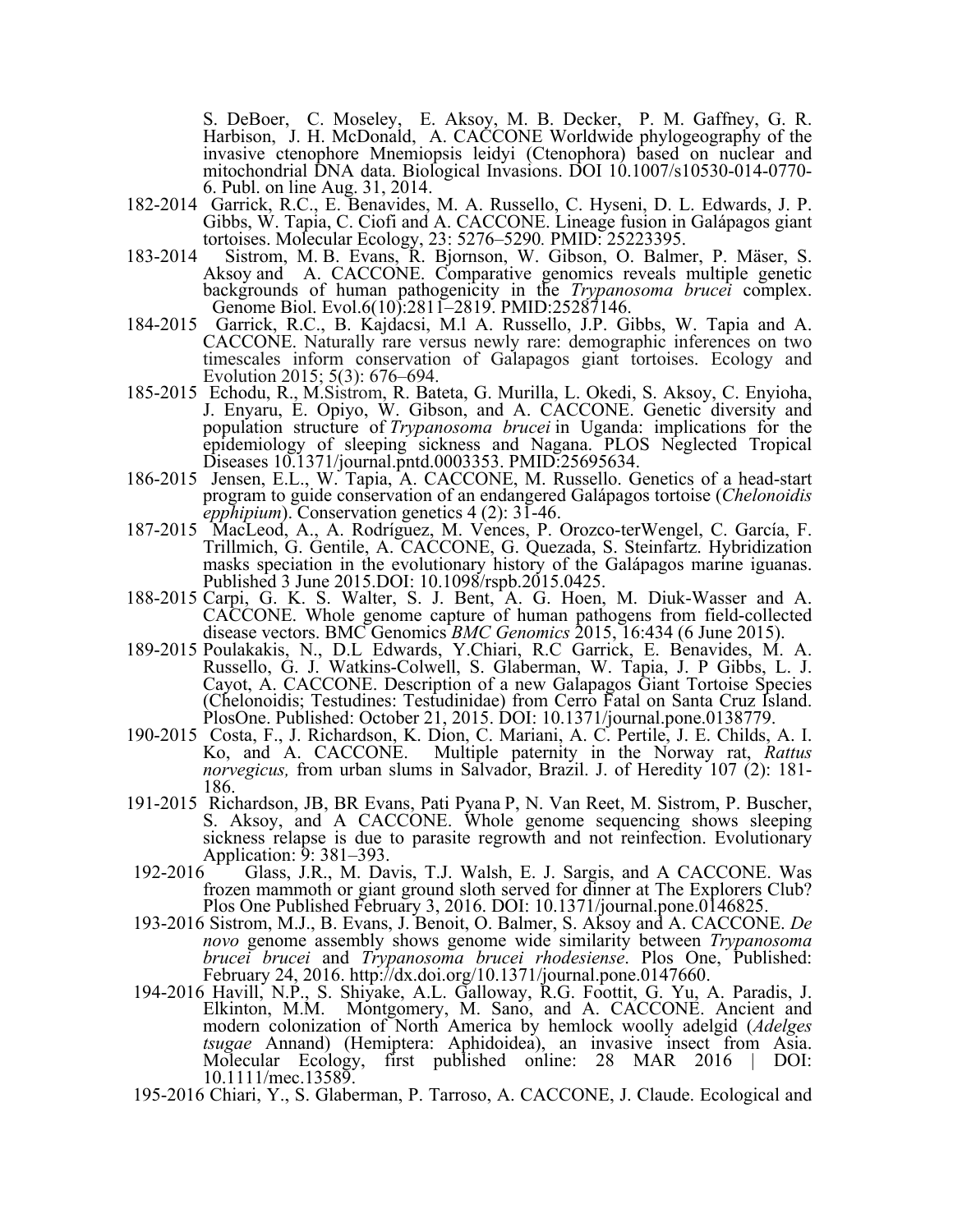phylogeographic influences on body size and shape in the Galápagos marine iguana (Amblyrhynchus cristatus). Oecologia. DOI 10.1007/s00442-016-3618-1. iguana (*Amblyrhynchus cristatus*). Oecologia. DOI 10.1007/s00442-016-3618-1. 196-2016 Graf, F.E., P. Ludin, J. C. Munday, J. Krezdorn, N. Schaub, C. Kunz-Renggli,

- O. Balmer, A. CACCONE, H. P. de Koning, and P. Mäser. Comparative genomics of drug resistance of the sleeping sickness parasite *Trypanosoma brucei rhodesiense.* Cell. Mol. Life Sci. DOI 10.1007/s00018-016-2173-6.
- 197-2016 Gloria-Soria, A, WA Dunn WA, EL Telleria, BR Evans, L. Okedi L, R. Echodu, WC Warren, S. Aksoy S, A. CACCONE. Patterns of genome-wide variation in *Glossina fuscipes fuscipes* tsetse flies from Uganda. G3: Genes|Genomes|Genetics Early Online, published on April 13, 2016 as doi:10.1534/g3.116.027235.
- 198-2016 Opiro, R., N.P. Saarman, R. Echodu, E. A. Opiyo, K. Dion, A. Haylard, S. Aksoy and A.Caccone. Evidence of temporal stability in allelic and mitochondrial haplotype diversity in populations of *Glossina fuscipes fuscipes* (Diptera: Glossinidae) in northern Uganda. Parasites and Vectors. 9:258.
- 199-2016 Guevara, E. E., C.C. Veilleux, K. Saltonstall, A. CACCONE, N.I. Mundy, N. I. and B. Bradley, B. J. (2016), Potential arms race in the coevolution of primates and angiosperms: brazzein sweet proteins and gorilla taste receptors. Am. J. Phys. Anthropol., 161: 181–185. doi:10.1002/ajpa.23046. 200-2016 Walter, K. S., G. Carpi, B.R. Evans, A. CACCONE, M.A. Diuk-Wasser.
- Vectors as epidemiological sentinels: Patterns of within-tick *Borrellia burgdorferi* diversity. PLoS Pathog 12(7): e1005759. doi: 10.1371/journal.ppat.1005759. 10.1371/journal.ppat.1005759.<br>201-2016 Jensen E.L., A.Ø. Mooers, A. CACCONE, and M.A. Russello MA. I-HEDGE:
- determining the optimum complementary sets of taxa for conservation using evolutionary isolation. PeerJ 4:e2350 https://doi.org/10.7717/peerj.2350.
- 202-2016 Carpi, G., K. S. Walter, C. Ben Mamoun,P. J. Krause, A. Kitchen; T. Leopore; Ankit Dwivedi; E. Cornillot; A. CACCONE, and M. Diuk-Wasser. *Babesia microti* from humans and ticks hold a genomic signature of strong population structure in the United States. BMC Genomics 17:888. PMID: 27821055.
- 203-2016 Havill, N.P, J. Elkinton, J.C. Andersen, S.B. Hagen, H. J. Broadley, G.J. Boettner, A. CACCONE. Asymmetric hybridization between non-native winter moth, *Operophtera brumata* (Lepidoptera: Geometridae), and native Bruce spanworm, *O. bruceata,* in the northeastern United States, assessed with novel microsatellites and SNPs. Bulletin of Entomological Research, pp. 1–10. doi: 10.1017/S0007485316000857.
- 204-2016 Richardson, J.L., M.K. Burak, C. Hernandez, J. M. Shirvell, C. Mariani, T. S. A. Carvalho-Pereira, A. C. Pertile, J. A. Panti-May, G. G. Pedra, S. Serrano, J. Taylor, M. Carvalho, G. Rodrigues, F. Costa, J. E. Childs, A. I. Ko, and A. CACCONE. Using fine scale spatial genetics of Norway rats to improve control efforts and reduce leptospirosis risk in urban slum environments. Evol Appl. 2017 Feb 23;10(4):323-337. doi: 10.1111/eva.12449. eCollection 2017 Apr. PMID:28352293.
- 205-2017 Puckett, E.E., J. Park, M. Combs, M. J. Blum, J. E. Bryant, A.CACCONE, F. Costa, E. Deinum, A. Esther, C. G. Himsworth, P. Keightley, A. Ko, Å. Lundkvist, L. M. McElhinney, S. Morand, J. Robins, J. Russell, T. M. Strand, O. Suarez, L. Yon, and J. Munshi-South. Global population divergence and admixture of the brown rat (*Rattus norvegicus*). Proceedings of the Royal Society B: Biological Sciences. Evol Appl. 2017 Feb 23;10(4):323-337. doi: 10.1111/eva.12449. PMID:28352293.
- 206-2017 Andersen, J.C., N. P. Havill, A. CACCONE, and J. S. Elkinton. Post-glacial recolonization shaped the genetic diversity of the winter moth (*Operophtera brumata*) in Europe. Ecology and Evolution (2017). DOI: 10.1002/ece3.2860. PMID:28515868.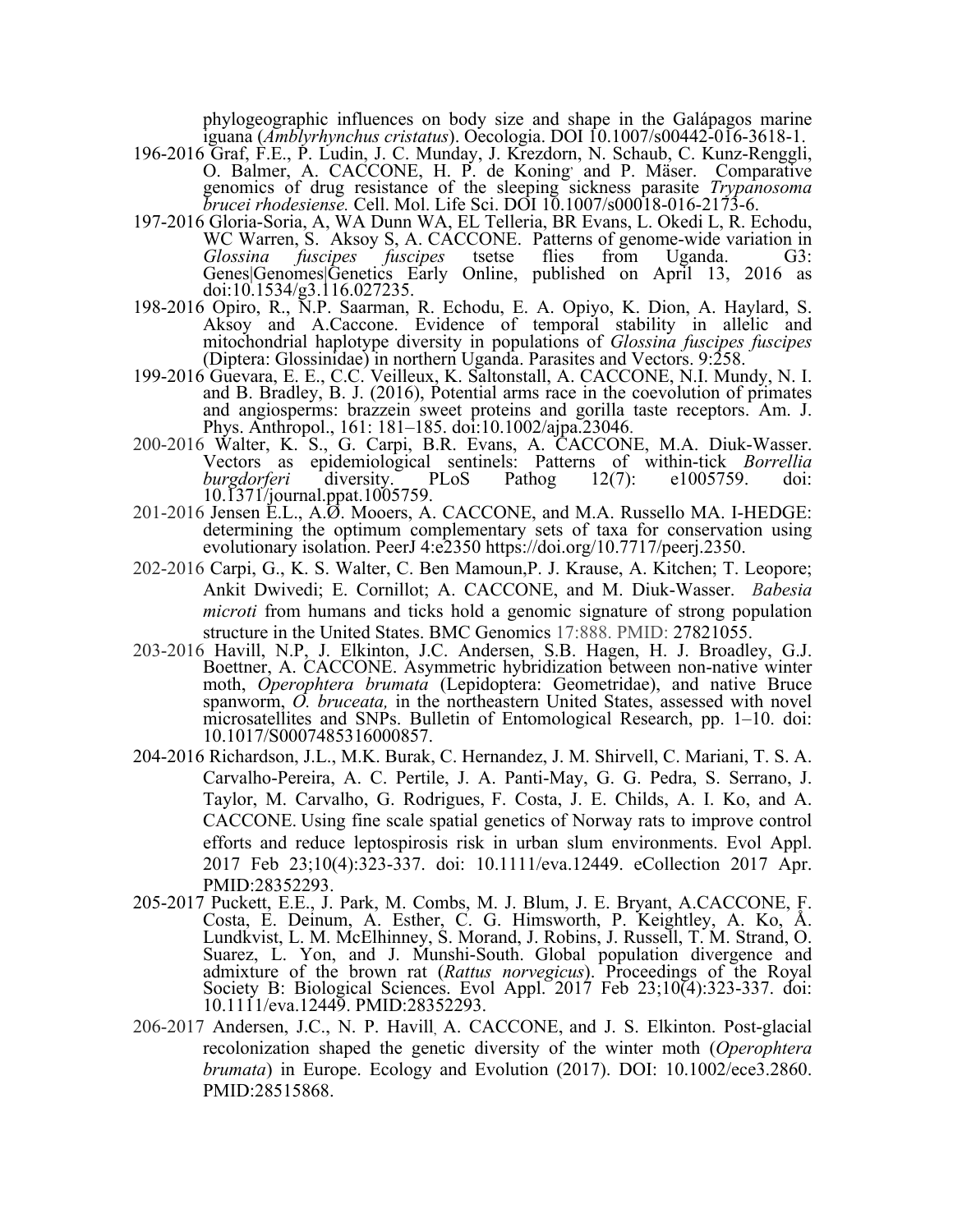- 207-2017 Manangwa O, N. Gamba, J.O. Ouma, F. Mramba, I. Malele, K. Dion, M. Sistrom, F. Khan, S. Aksoy S and A. CACCONE. Genetic diversity of *Glossina fuscipes fuscipes* along the shores of Lake Victoria in Tanzania and Kenya: implication for management. Parasites & Vectors 2017, 10:268. DOI**:**  10.1186/s13071-017-2201-X. PMID :28558831.
- 208-2017 Opiro, R, N. P. Saarman, R. Echodu, E. A. Opiyo, K. Dion, A. Halyard, A. W. Dunn, S. Aksoy and A. CACCONE. Genetic Diversity and Population Structure of the Tsetse fly *Glossina fuscipes fuscipes* (Diptera: Glossinidae) in Northern Uganda: Implications for Vector Control. Plos Neglected Diseases Apr 28;11(4):e0005485. doi: 10.1371/journal.pntd.0005485. [Epub ahead of print]. PMID: 28453513.
- 209-2017 Kotsakiozi, P., A. Gloria-Soria, A. CACCONE, B. Evans, R. Schama, A. J. Martins and J. R. Powell. Tracking the return of *Aedes aegypti* to Brazil, the major vector of the dengue, chikungunya and Zika viruses. PLoS Negl Trop Dis., 11(7):e0005653. doi: 10.1371/journal.pntd.0005653. eCollection 2017 Jul. PMID: 28742801.
- 210-2017 Walter, K.S., G. Carpi, A, CACCONE\*, M, A. Diuk-Wasser\*. Genomic insights into the ancient spread of Lyme disease across North America. Nature Ecology & Evolution. 1, 1569–1576.
- 211-2017 Miller, J.M, M.C. Quinzin, N. Poulakakis, L. B. Beheregaray, J.P. Gibbs, C. Garrick, M. A. Russello, C. Ciofi, D. L. Edwards, E. A. Hunter, W. Tapia, D. Rueda, J. Carrión, A.A. Valdivieso, A. Caccone. Identification of genetically important individuals of the rediscovered Floreana Galapagos Giant tortoises (*Chelonoidis elephantopus*) provides forunders for species restoration program. *Scientific Reports* **7**, Article number: 11471.
- 212-2017 Kamidi, C.M, N.P. Saarman, K. Dion, P.O. Mireji, C. Ouma, G. Murilla, S. Aksoy, A. Schnaufer, A. CACCONE. Multiple evolutionary origins of *Trypanosoma evansi* in Kenya. PLoS Negl Trop Dis. 2017 Sep 7;11(9):e0005895. doi: 10.1371/journal.pntd.0005895. eCollection 2017 Sep. PMID:28880965.
- 213-2017 Kotsakiozi, P., J. Richardson, V. Pichler, G. Favia, A. J. Martins, S. Urbanelli, P. Armbruster, A. CACCONE. Population genomics of the Asian tiger mosquito, *Aedes albopictus*: insights into the recent worldwide invasion*.* Ecology and Evolution 7: 10143–10157.
- 214-2017 Okeyo, W.O., N. P. Saarman, M. Mengual, K. Dion, R. Bateta, P. O. Mireji, S. Okoth, J. O. Ouma, C. Ouma, J. Ochieng, G. Murilla, S. Aksoy and A. CACCONE. Temporal genetic differentiation in *Glossina pallidipes* tsetse fly populations in Kenya. Parasites & Vectors, 10: 471.
- 215-2017 Gaughran, S.J., M.C. Quinzin, J.M. Miller, R.C. Garrick, D.L. Edwards, M.A. Russello, N. Poulakakis, C. Ciofi<sup>7</sup>, L.B. Beheregaray, A. CACCONE. Theory, practice, and conservation in the age of genomics: the Galápagos giant tortoise as a case study. Evolutionary Application 2017. 1-10. DOI: 10.1111/eva.12551.
- 216-2017 Richardson, J., K.-Y. Lee, P. Mireji, J. Enyaru, M. Sistrom, S. Aksoy, H. Zhao, A. Caccone. Genomic analyses of African *Trypanosoma* strains to assess evolutionary relationships and identify markers for strain identification PLOS NTD11(9):e0005949.https://doi.org/10.1371/journal.pntd.0005949.PMID:28961 238.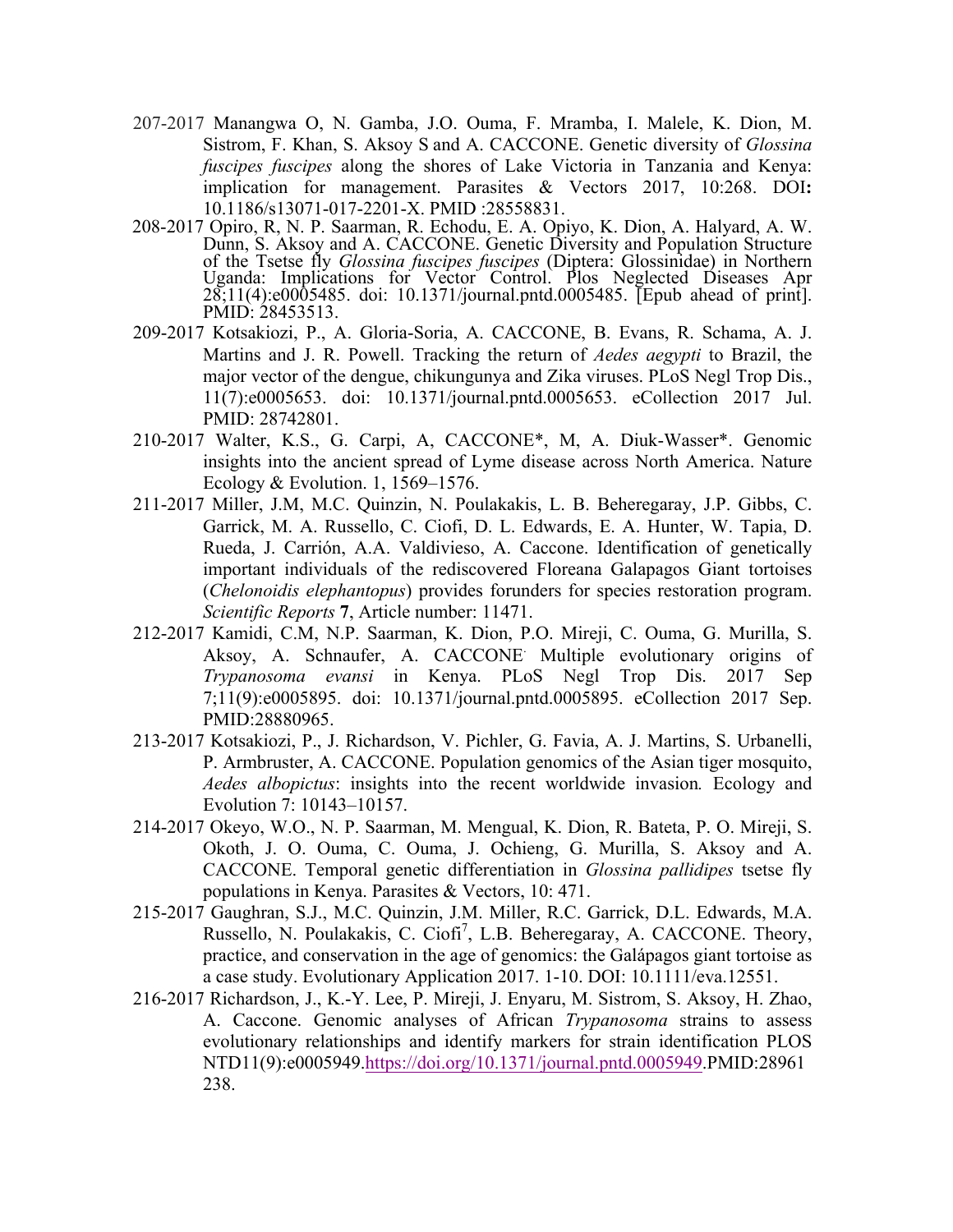- 217-2017 Chiari, Y, A. van der Meijden<sup>2</sup>, A. CACCONE, J. Claude, B. Gilles. Selfrighting potential and the evolution of shell shape in Galápagos tortoises. Scientific Reports Scientific Reports 2017: 7, 15828.
- 218- 2018 Jensen, E.L, D.L. Edwards, R.C. Garrick, J. M. Miller, J. P. Gibbs, L.J. Cayot, W. Tapi, A. CACCONE and M.A. Russello. Temporal mitogenomics of the Galapagos giant tortoise from Pinzón reveals potential biases in population genetic inference. Journal of Heredity*,* 109: 631-640/
- 219-2018 Saarman, N. P., Burak, M., N., R. Opiro, C. Hyseni, G. Amatulli, R. Echodu, E. Opiyo, K. Dion, A. Dunn, S. Aksoy and A. CACCONE. A spatial genetics approach to inform vector control of tsetse flies (*Glossina fuscipes fuscipes*) in Northern Uganda. Ecology & Evolution (https://doi.org/10.1002/ece3.4050).
- 220-2018 Gloria-Soria, A, W.A. Dunn, WA, X Yu, A. Vigneron A, K-Y Lee, BL Weiss, H. Zhao , S. Aksoy, S., and A. CACCONE. Uncovering Genomic Regions Associated with Trypanosoma Infections in Wild Populations of the Tsetse Fly *Glossina fuscipes*. G3: Genes, Genomes, Genetics March 1, 2018 vol. 8 no. 3 887-897; https://doi.org/10.1534/g3.117.300493.
- 221-2018 Miller, J.M., M. C. Quinzin, E. Scheibe, C. Ciofi, F. G. Villalva Sanchez, W. Tapia, A. CACCONE. Genetic pedigree analysis of pilot breeding program for the rediscovered giant Galapagos giant tortoise from Floreana island. J. of Heredity, 2018, 1–11.
- 222-2018 Combs, M., K. Byers, B. M. Ghersi, M. J. Blum, A. CACCONE, F. Costa, C. G. Himsworth, J. L. Richardson, and J. Munshi-South. Urban Rat Races: Spatial population genomics of brown rats (*Rattus norvegicus*) compared across multiple cities. Royal Society Proceedings B Published 6 June 2018.DOI: 10.1098/rspb.2018.0245.
- 223-2018 Miller, J.M., M.C. Quinzin, D.L. Edwards, D.A.R. Eaton, E. L. Jensen, M. A. Russello, J. P. Gibbs, W. Tapia, D. Rueda, A. CACCONE. Genome-wide assessment of diversity and divergence among extant Galapagos giant tortoise species. Journal of Heredity, 109, 6: 611–619.
- 224-2018 Jensen, E.L., D. L. Edwards, R. C. Garrick, J. M. Miller, J. P. Gibbs, L. J. Cayot, W. Tapia, A. CACCONE and M. A. Russell0 2018. Population genomics through time provides insights into the consequences of decline and rapid demographic recovery through head-starting in a Galapagos giant tortoise. Evolutionary Applications 11: 1811-1821.
- 225-2018 Okeyo, W.A., R. Bateta, N. P. Saarman, K. Dion, M. Mengual, P. O. Mireji, C. Ouma, G. Murilla<sup>2</sup>, S. Aksoy, A. CACCONE. Genetic differentiation of *Glossina pallidipes* tsetse flies in Kenya. AJTMH 99: 945-953.
- 226-2018 Koefler, N., Collins, J.P, Kuzma, Marris E., Esvelt K., Nelson M.P., Newhouse A., Rothschild L., Vigliotti V.S., Semenov M., Jacobsen R., Dahlman J.E., Prince S., CACCONE A., Brown T., Schmitz O.J. Editing nature: local roots of global governance. *Science* 362 (6414): 527-529. DOI: 10.1126/science.aat4612.
- 227-2018 Quesada, V., S. Freitas-Rodríguez, . Miller, J. G. Pérez-Silva, W. Tapia, O. Santiago-Fernández, D. Campos-Iglesias, L. F.K. Kuderna, M. Quinzin, M. G. Alvarez, D. Carrero, Z. Jiang, L. Beheregaray, J. P. Gibbs, Y. Chiari, S. Glaberman, C. Ciofi, M. Araujo, P. Mayoral, J. R. Arango, I. Tamargo, D. Roiz-Valle, B. R. Evans, D. L. Edwards, R. C. Garrick, M A. Russello, N. Poulakakis,